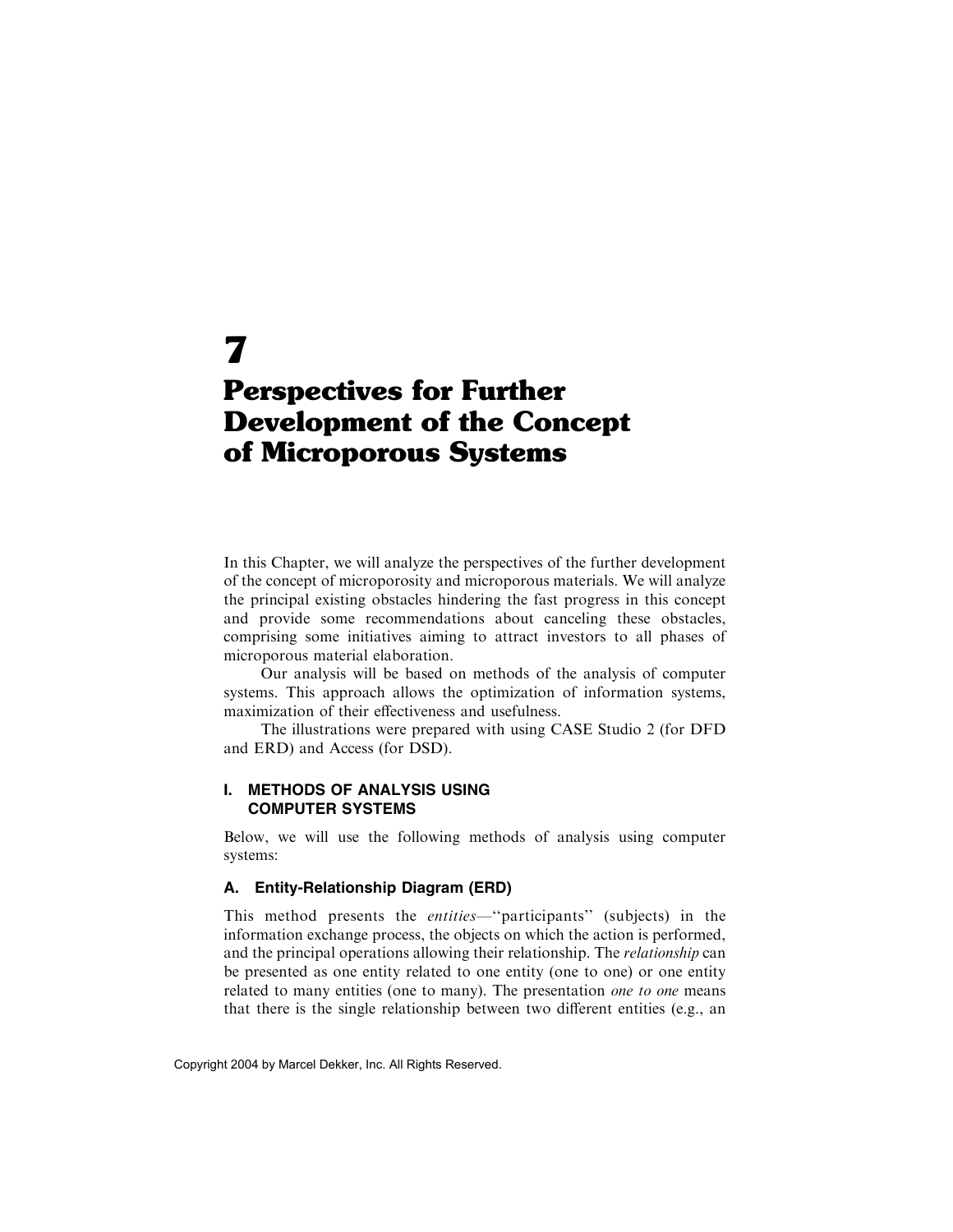individual and his or her assurance number), while the presentation one to many means that there are two or more options of relationships of entity 2 to entity 1 (e.g., first name and individual: the same first name can be found for many individuals, that is the relationship ''one (first name) to many (persons)''). The relationship ''many entities to many entities'' is also possible but, for technical reasons, is presented through intermediate entities as a series or relationships ''one entity to many entities''. An example of the relationship ''many to many'': the same author may write two or more books, but the same book may be written by two or more coauthors, hence, the relationship ''authors-books'' needs an intermediary entity ''authorbook'' formed for each situation when a concrete person is one of the coauthors in a concrete book.

The drawback of ERD presentation consists in the absence of a logical relationship between events; such relationship is allowed by ''data flow diagrams'' method.

## B. Data Flow Diagrams (DFD)

This method allows understanding of the relationship between objects, databases and events (functions). DFD comprises three types of components:

- Subjects: some interested persons or groups actively participating in some events
- Events (functions): processes and their results changing the situation for the subjects
- Databases: storage of information about some phenomena, technique, persons, etc.

Combined with ERD, DFD allows the presentation of both relationships between the subjects and acted objects, but the system of information storage is not optimal. The optimization of the information storage is allowed due to using of data structure diagrams.

# C. Data Structure Diagrams (DSD)

This method allows the optimal systematization and presentation of information databases, comprising the logical relationship between them. That is usually done in the form of tables, including:

The code and the principal characteristics of the object (or subject) described

The codes of principal related objects or subjects

The relationships between different objects and subjects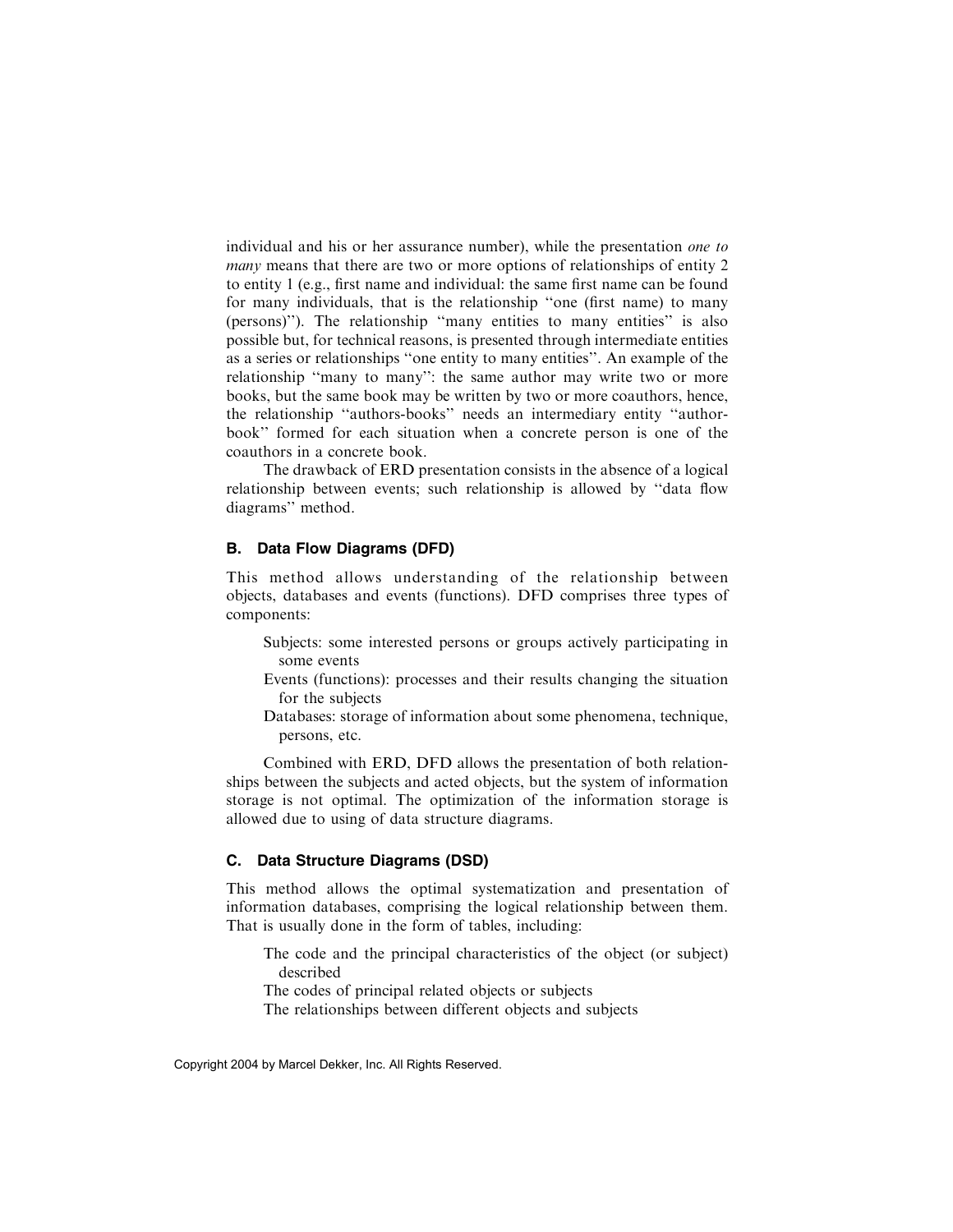Combinations of ERD, DFD, and DSD allow the presentation of relationships between the subjects and acted objects, the optimized systems for storage and furnishing information about events related to changes in the considered system.

More detailed information about such methods of computer system analysis as ERD, DFD, and DSD is given in Refs. 1–4.

## II. PRINCIPAL PROBLEMS IN THE DESIGN OF NEW MICROPOROUS MATERIALS

The principal problems in the design of new microporous materials are NOT related to the scientific knowledge or talent of explorers but only to the system of their financial support.

The existing system of the financial support of the research of microporosity comprises two principal subsystems working almost independently and related mostly by the publication of results. These subsystems are

- The academic system of fundamental theoretical and experimental studies of microporosity in universities, specialized colleges, and governmental institutes. These institutions are supported by governments and/or private philanthropic sponsors, while the relationship with the industry is minor. The researchers working in this subsystem are not very interested in the financial results of their explorations, and their interest is mostly morale (nice to contribute to the science and the perspectives of mankind). They publish many papers and sometimes get patents, but the real output of their efforts is dubious.
- Private and some governmental (mostly military) research centers and institutes. They depend much more on the results of their work, and their interest to obtain really important scientific results is minor. They solve the current problems related to materials science, and they are informed about the achievements of their colleagues working in the subsystem above mostly due to scientific publications and conferences. The worst thing is that they are not interested even in forecasting the global and environmental sequences of the realization of their ideas, unless that is imposed by existing laws.

Is the existing system (described above) good enough? In principle, it allows the obtainment of new scientific results and the solution of urgent technical problems—at least, today. However, this system is not optimal of all. The whole previous part of this book [\(Chapters](#page-0-0) 1[–6\)](#page-0-0) presented the power of the concept of the joint consideration of synthesis, structure and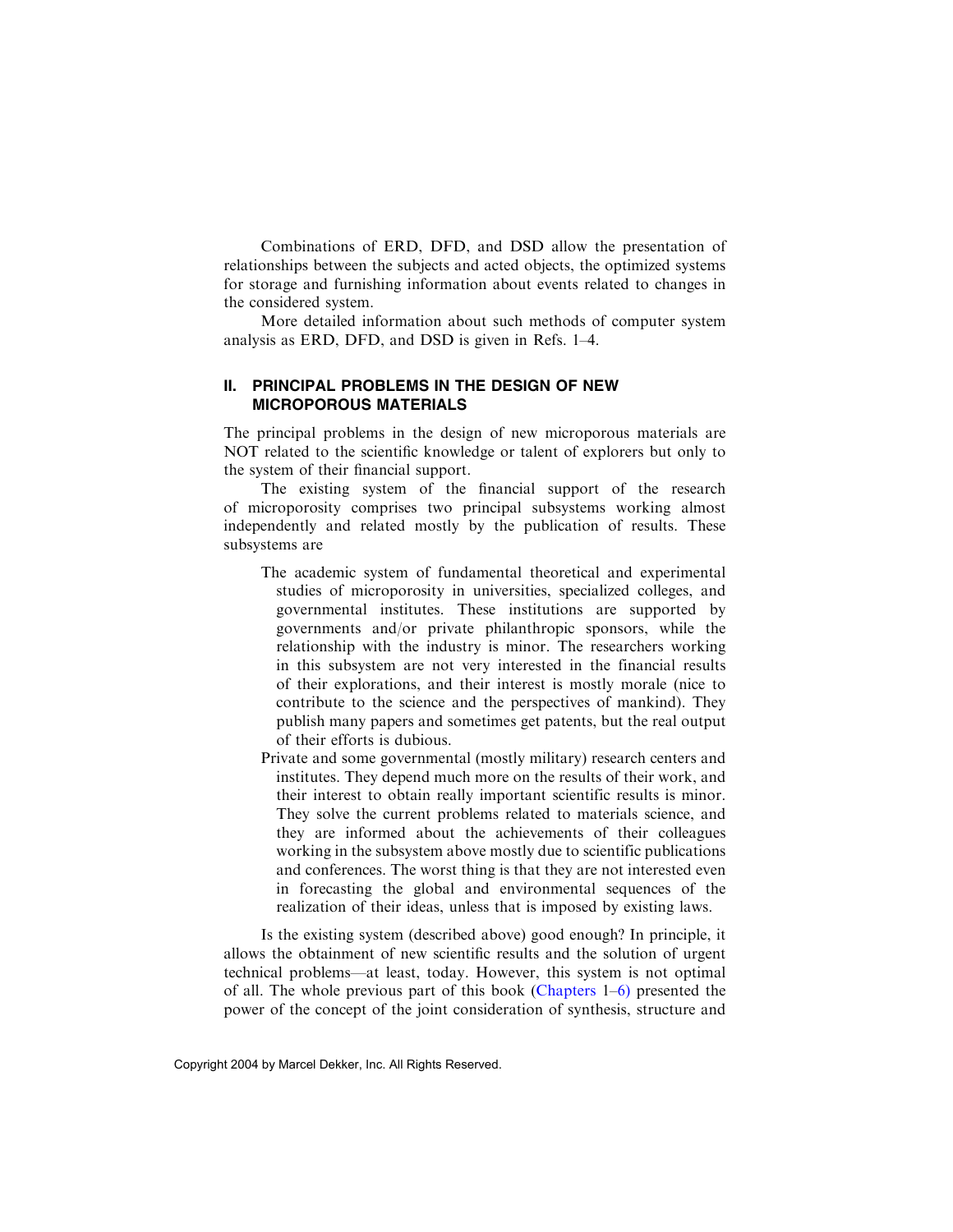measurable properties of microporous materials. Nevertheless, all scientific results presented above cannot attract workers in the existing system of the research of microporosity, because

- Workers in sponsored institutes, universities, and colleges are not interested in rejecting their previous suggestions and plans without getting the serious financial stimulation.
- Workers in private and military research centers are not interested in accepting the risk of the realization of novel organizational ideas, effectiveness of which cannot be approved in few months.

On the other hand, there are subjects really interested in the increase of the effectiveness of studies of microporosity—those financing the sponsored sector and investing in the private sector. They are really interested in getting maximum scientific and technical effect per each dollar spent.

Is it possible to suggest any initiatives stimulating the sponsored researchers and reducing the risk of private researchers in the case if they accept the methodology of the joint consideration ''synthesis–structure– properties''? The below scheme suggests a way for the solution of this problem.

### A. Traditional Scheme of the Elaboration of New Microporous Materials

In the previous chapters, we mentioned sometimes the specificity of the existing system of study of microporosity. Its ERD scheme is presented on [Fig. 7.1.](#page-4-0)

As follows from Fig. 7.1, all begins by the user of material, needing a new material with special properties that are not found for existing materials. The user of material request this new material from the supplier (in principle, the normal situation is: many users request materials from many suppliers, which is relationship ERD many to many simplified to a pair of relationships one to many through orders of materials). The supplier orders the needed research to the researcher of material (or many suppliers order research to numerous researchers), this one synthesizes the material with the needed properties, forwards the technical information to the supplier, and publishes the scientific results. The patent rights are transferred, in most cases, to the supplier.

Thus, we find in the considered scheme the following subjects:

User of material Supplier of material Researcher of material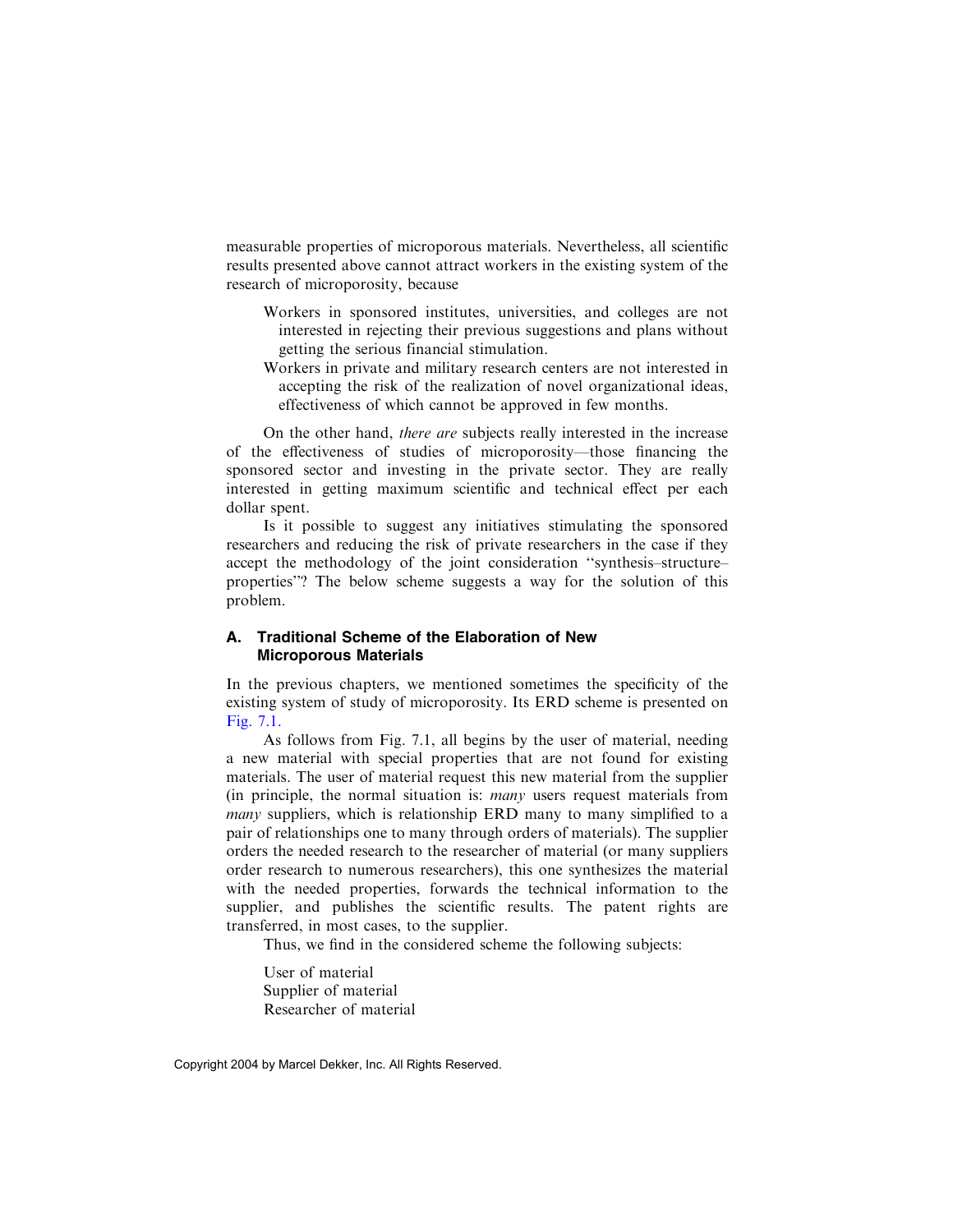<span id="page-4-0"></span>

FIG. 7.1 The existing scheme ERD of relationships of subjects in the existing system of studies of microporosity.

Of course, talking about user of material, supplier of material, and researcher of material, we mean not only concrete persons but related collectives, institutes, companies, ministries etc.

Now, let us consider the DFD scheme of the same system. That is presented by [Fig. 7.2.](#page-5-0)

As follows from Fig. 7.2, the most problematic phase of the new material creation is its elaboration by the researcher. First of all, this one tries the existing materials and finds them inappropriate for completing the received order. However, the researcher finds some materials, properties of which get closer to those of the requested material. Based on these materials, the researcher tries some combinations of known materials, modifies them, and, after all, maybe prepares the material with the desirable properties. But—maybe not! The main disease of the existing scheme is the impossibility to forecast whether or not the requested material can be ever prepared—just theoretically! Well, let us assume that the order will be completed, but the resources needed for the solution of the defined problem may be too expensive. After all, the material is synthesized, the supplier and user are satisfied, the novel scientific data are published, the special technical information is patented, and the existing database on microporous materials, their synthesis, structure, and properties is updated.

In addition to the active participants in the traditional scheme (subjects already listed above) we find also the database on microporous materials, touched twice by the material researcher: the first time when he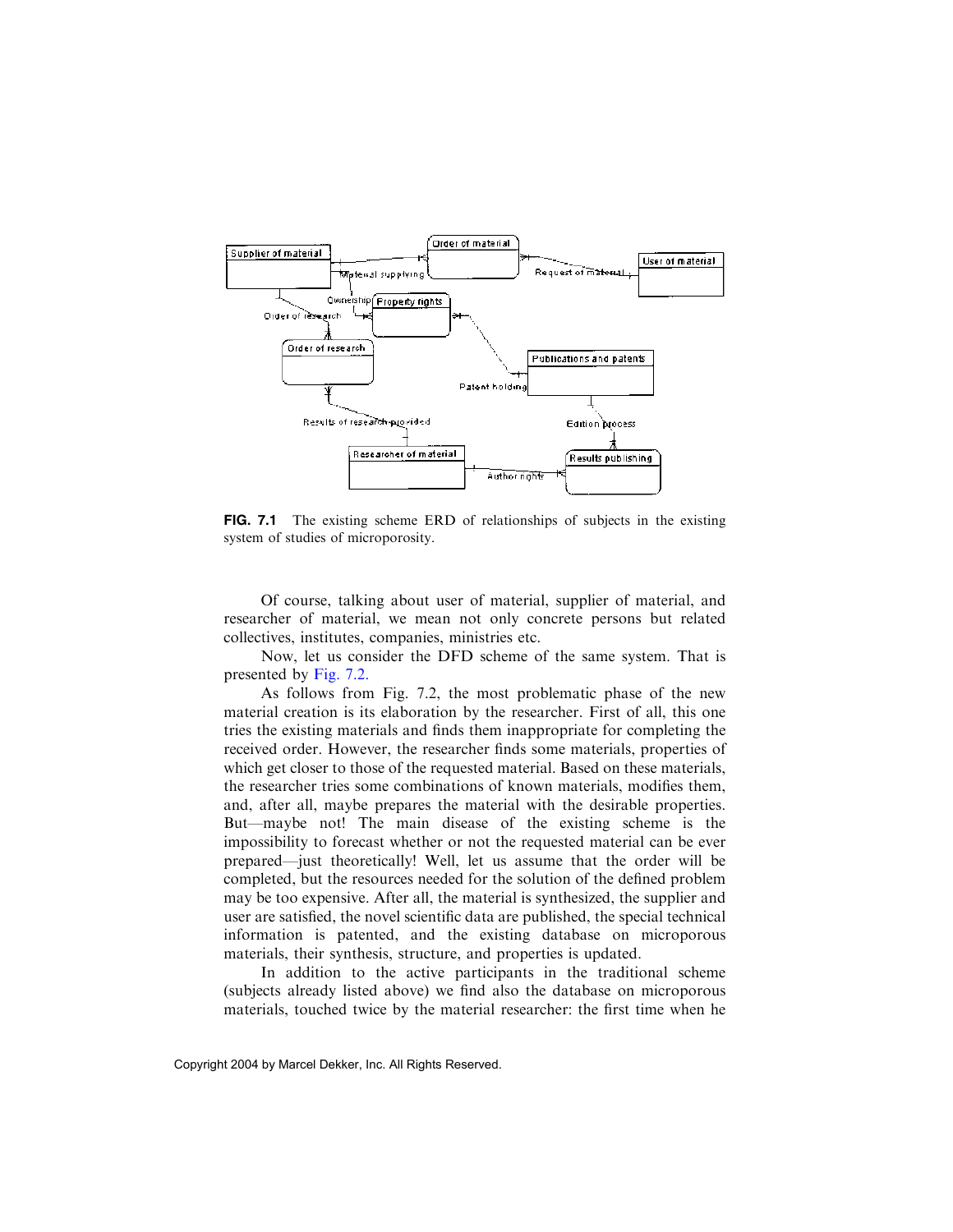<span id="page-5-0"></span>

FIG. 7.2 The DFD scheme of the traditional system of microporous material design.

seeks for the appropriate or close materials and the second time when he updates this database with papers and patents and, respectively, enriches the human knowledge about microporosity.

The financial aspect of the traditional scheme of the synthesis of new material with desired properties is illustrated by [Table 7.1.](#page-6-0)

As follows from Table 7.1, the most problematic phase of the creation of the novel material with the desired properties—empirical synthesis by the researcher of material—corresponds to the expenses  $(n_{s1} \times \text{COST}_{s1})$ . If the number of attempts  $n_{s1}$  becomes infinite, that corresponds to one of two regretful options: the initial order of the material is incorrect and requires impossible things, or the researcher of material does not possess the needed resources. In both cases, the result is negative, and the research fails. If the researcher of material belongs to a sponsored institute, his damage is just moral; otherwise, his losses are much more material.

#### B. Suggested Scheme of the Elaboration of New Microporous Materials

The suggested scheme of the elaboration of new microporous material with desired properties is based on the concept of the joint consideration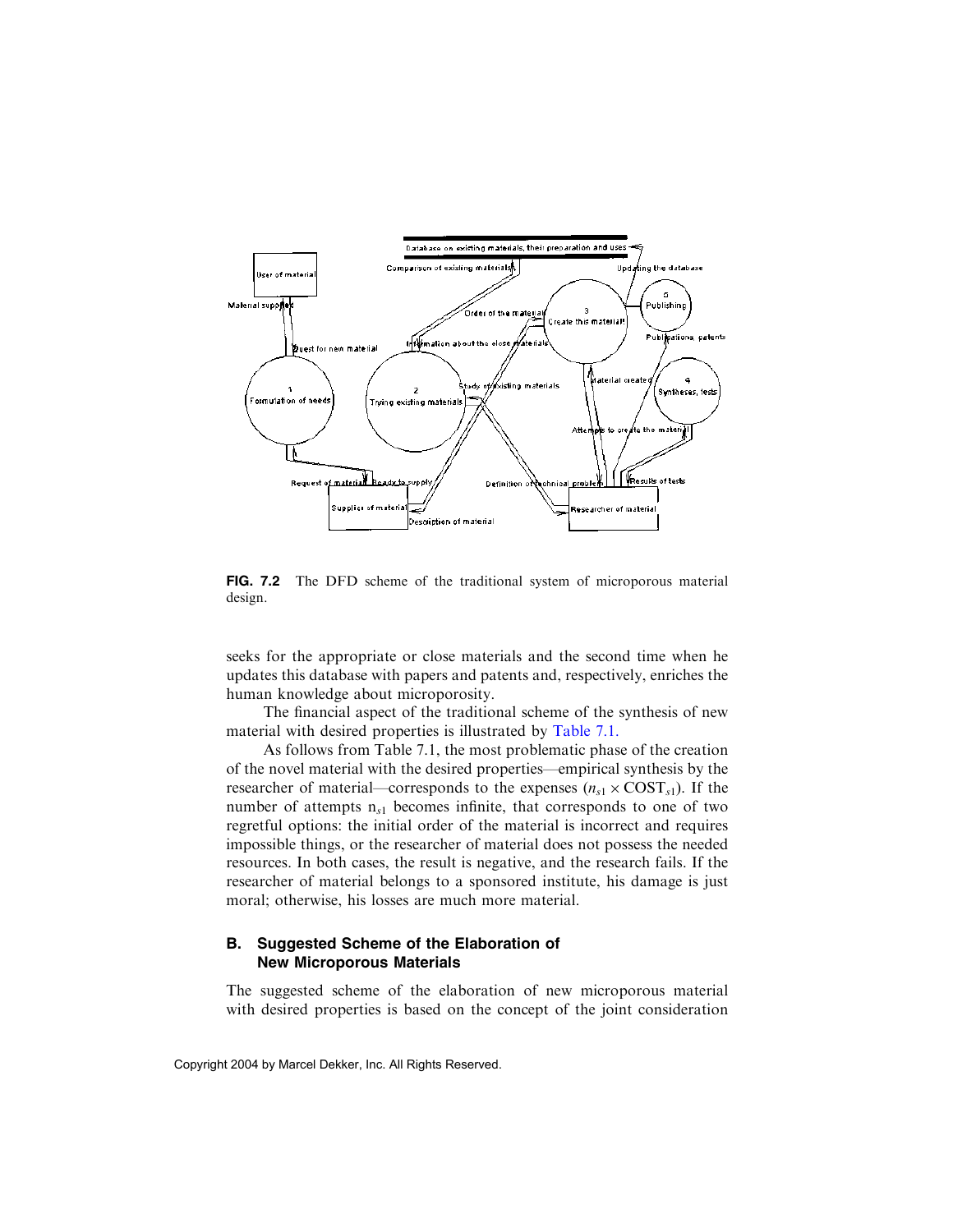| Operation or event                           | Performer of<br>the operation | Performer of<br>the payment                | Number of the<br>operations | Expenses per one operation                                                                |
|----------------------------------------------|-------------------------------|--------------------------------------------|-----------------------------|-------------------------------------------------------------------------------------------|
| Formulation of order                         | Material user                 | Material user                              |                             | $COST_{\text{or}11}$                                                                      |
| Receipt of order                             | Material supplier             | Material supplier                          |                             | $\theta$                                                                                  |
| Order or research                            | Material supplier             | Material supplier                          |                             | $COST_{or12}$                                                                             |
| Choice of close materials                    | Researcher                    | Researcher                                 |                             | COST <sub>ch11</sub>                                                                      |
| Synthesis and tests of new<br>materials      | Researcher                    | Researcher                                 | $n_{s1}$                    | $COST_{s1}$                                                                               |
| Comparison with the order                    | Researcher                    | Researcher                                 | $n_{c1}$                    | $COST_{\text{com1}}$                                                                      |
| Patenting, publishing,<br>report preparation | Researcher                    | Researcher and/or<br>supplier <sup>a</sup> |                             | $COST_{pub1}$                                                                             |
| Completing of the order                      | Researcher                    | Supplier                                   |                             | $COST_{\text{matters11}}$                                                                 |
| Supplying material                           | Supplier                      | User                                       |                             | $COST_{\text{matsup12}}$                                                                  |
| Total costs:                                 |                               |                                            |                             |                                                                                           |
| Total11                                      |                               | User                                       |                             | $COST_{or11} + COST_{\text{matsup12}}$                                                    |
| Total12                                      |                               | Supplier                                   |                             | $\text{COST}_{\text{or}12}+\text{COST}_{\text{matters}11}$                                |
| Total13                                      |                               | Researcher                                 |                             | $COST_{\text{ch11}} + (n_{s1} \times COST_{s1})$<br>$+(n_{c1} \times \text{COST}_{com1})$ |

<span id="page-6-0"></span>TABLE 7.1 Expenses for the Synthesis of Novel Material with Desired Properties by the Traditional Scheme of Study of Microporosity

<sup>a</sup>We assume that in any case these expenses are paid by the supplier.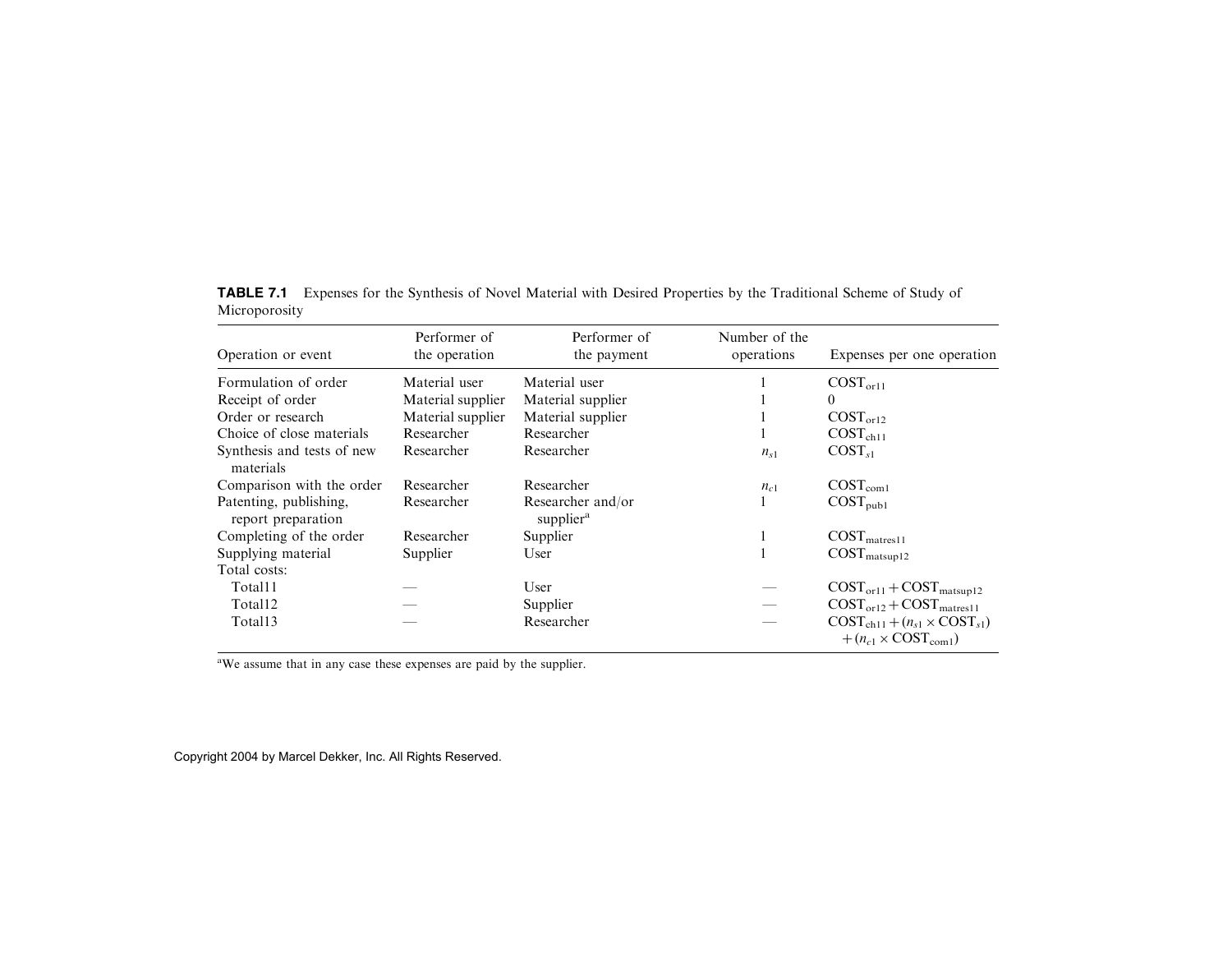

FIG. 7.3 The suggested scheme ERD of relationships of subjects in the system of studies of microporosity.

of synthesis, structure, and properties. Its ERD illustration is presented by Fig. 7.3.

As follows from Fig. 7.3, the suggested scheme of the relationships between the participants in the novel material elaboration is more complex than the traditional system. That includes not only user of material, supplier of material, and researcher of material, but also programmer and theoretical researcher, whose results are necessary for the realization of the joint concept. Also they are interested in the protection of their rights, especially in the case if the elaboration of the new material succeeds and results in a financial profit.

Now, let us consider the DFD scheme of the suggested system, which is presented by [Fig. 7.4.](#page-8-0)

As follows from Fig. 7.4, there are no significant changes in the events related to the required microporous material synthesis, until the design itself is begun by the researcher of material. In the proposed scheme, the researcher of material, instead trying all close materials, first of all estimate the needed structure able to bring the required properties. This estimation is done on the base of computer calculations, using, as semiempirical parameters, experimental data from the database on existing microporous materials. The previously mentioned problematic phase of the new material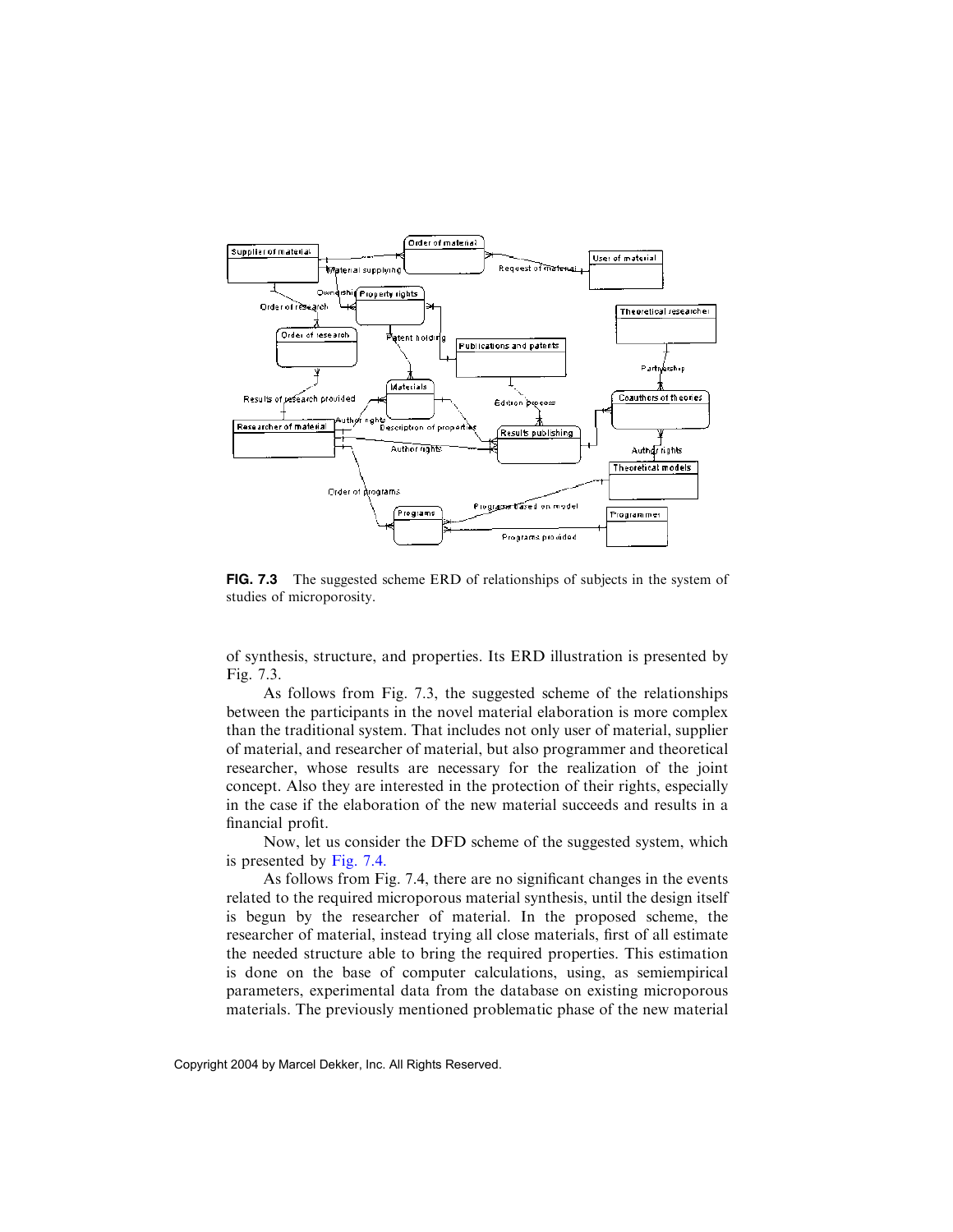<span id="page-8-0"></span>

FIG. 7.4 The DFD scheme of the suggested system of microporous material design.

creation by the traditional scheme is cancelled already on the stage of the estimation of the structure: just after executing the calculating program, the researcher of material immediately knows whether the problem received from the user (through the supplier) is defined correctly. If not, the researcher of material informs the supplier that the problem has no solution or the needed resources are not available; then, the supplier decides what to do: ask the user to soften the requirements, or provide the needed resources to the researcher of material, or anything else. In any case, the researcher of material economizes efforts, time, and money.

In the case if the computer calculations do not bring any warning result about the chances of the solution of the defined problem, the researcher of material just takes the recommendations about the structure he needs to obtain and the preparation conditions he needs to assure. The synthesis is accomplished, in the normal situation, once only (unless the results of calculations are not enough clear).

In addition to the database on existing microporous materials, the proposed scheme comprises also the database on computer programs for estimating the structure allowing several (desired) measurable properties, and the parameters of the synthesis process for the preparation of the needed structure. During the realization of the proposed scheme, this database gets no change.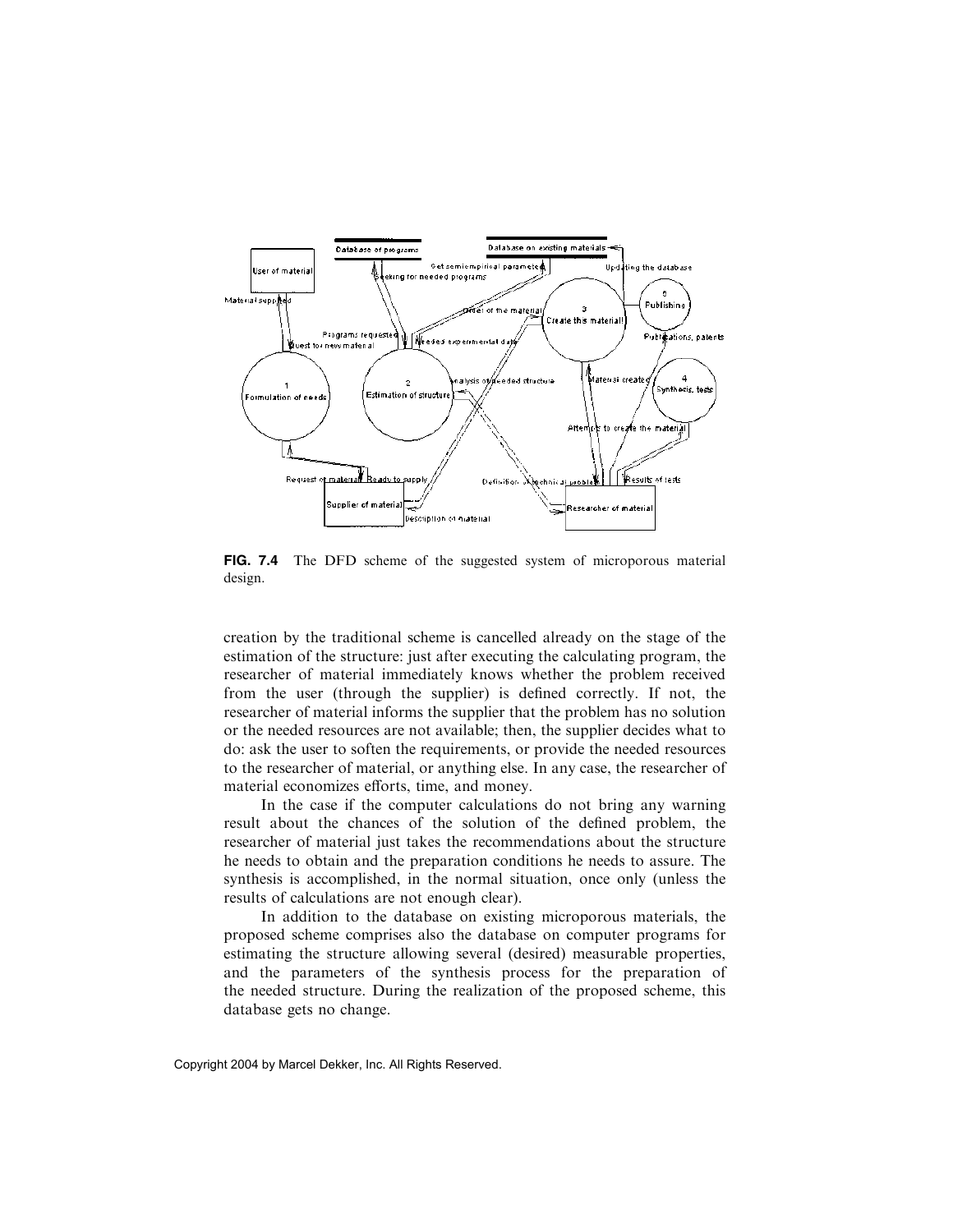The theoretical researcher does not still appear in the suggested scheme, because he is not directly related to the researcher of material and the attempts to create the novel microporous material with the required properties.

Let us note also another difference of the proposed scheme from the traditional one: the database on the existing materials is used not for finding the closer materials but mostly for finding semiempirical parameters for the input in the program to run. The really obtained material with the desired properties may differ very much from ''closer'' materials! In the traditional scheme, such result cannot be ever obtained.

The financial aspect of the traditional scheme of the synthesis of new material with desired properties is illustrated by [Table 7.2.](#page-10-0)

As follows from Table 7.2, the main financial effect of the realization of the proposed scheme consists in the fantastic reduction of the expenses for the stage of the synthesis and the tests. In the case if the calculating program is not expensive and its running does not require any expensive technique,  $COST_{est} < COST_{sd}$  and the economy is assured almost always. The profit obtained due to the realization of the proposed concept can be used by the researcher of material in two ways (probably both):

Increase of revenues

Reduction of the price of supplying the results of the research to the supplier of material  $(COST<sub>matres21</sub> < COST<sub>matres11</sub>)$ 

In the second case, also supplier of material gets an additional profit due to the use of the proposed scheme.

The profit obtained due to the realization of the proposed concept can be used by the supplier of material in two ways (compare to researcher of material):

Increase of revenues

Reduction of the price of supplying the results of the research to the user of material  $(COST<sub>matres</sub><sub>22</sub> < COST<sub>matres</sub><sub>12</sub>)$ 

In the second case, also user of material gets an additional profit due to the use of the proposed scheme.

#### C. Suggested Scheme of the Elaboration of New Programs for Simulations of Structure and Properties of Microporous Materials

The suggested scheme of the elaboration of new microporous material with desired properties works okay in condition that the price required by the program owner does not ask too high price for the software. Otherwise, the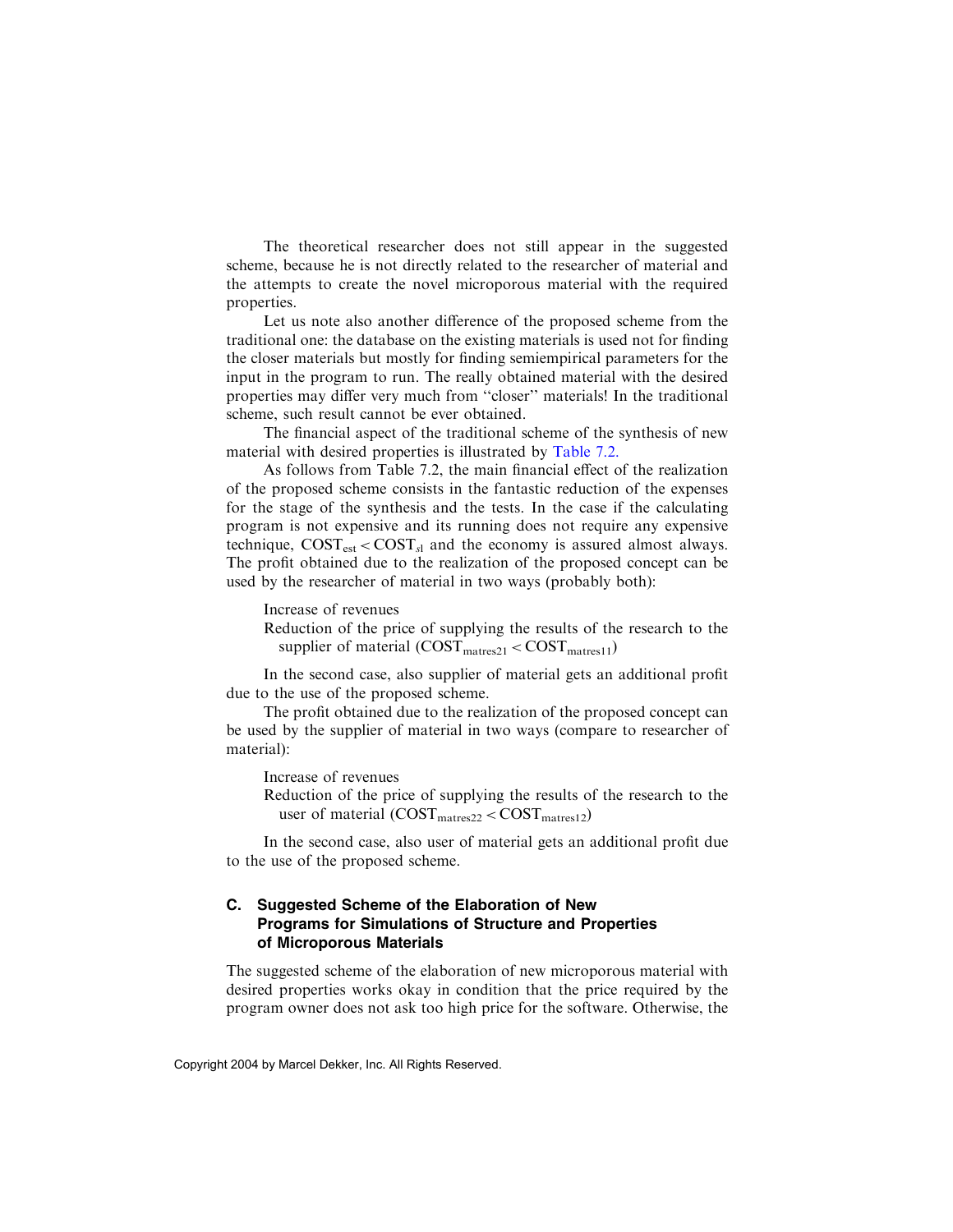| Operation or event                                         | Performer of<br>the operation | Performer of<br>the payment             | Number of<br>the operations | Expenses per<br>one operation                                              |
|------------------------------------------------------------|-------------------------------|-----------------------------------------|-----------------------------|----------------------------------------------------------------------------|
| Formulation of order                                       | Material user                 | Material user                           |                             | $COST_{or21} =$<br>$COST_{or11}$                                           |
| Receipt of order                                           | Material supplier             | Material supplier                       | 1                           | $\theta$                                                                   |
| Order or research                                          | Material supplier             | Material supplier                       |                             | $COST_{or22} =$<br>COST <sub>or12</sub>                                    |
| Estimation of needed structure,<br>parameters of synthesis | Researcher                    | Researcher                              |                             | $COST_{est}$                                                               |
| Synthesis and tests of the<br>new material                 | Researcher                    | Researcher                              |                             | $COST_{s2} =$<br>$COST_{s1}$                                               |
| Comparison with the order                                  | Researcher                    | Researcher                              | 2                           | $COST_{com2} =$<br>$2 \times \text{COST}_{\text{com1}}$                    |
| Patenting, publishing, report<br>preparation               | Researcher                    | Researcher and/or supplier <sup>a</sup> |                             | $COST_{pub2} =$<br>$COST_{pub1}$                                           |
| Completing of the order                                    | Researcher                    | Supplier                                | 1                           | $COST_{\text{matres}21}$ $\leq$<br>$\mathrm{COST}_{\mathrm{matres}11}$     |
| Supplying material                                         | Supplier                      | User                                    |                             | $\text{COST}_{\text{matres22}}\leq$<br>$\mathrm{COST}_{\mathrm{matres}12}$ |
| Total costs:<br>Total21                                    |                               | User                                    |                             | $COST_{or11} +$<br>$\mathrm{COST}_{\mathrm{matsup22}}$                     |
| Total <sub>22</sub>                                        |                               | Supplier                                |                             | $COST_{or12} +$<br>$\mathrm{COST}_{\mathrm{matres}21}$                     |
| Total13                                                    |                               | Researcher                              |                             | $COST_{est} +$<br>$COST_{s1} +$<br>$2\times COST_{\rm com1}$               |

<span id="page-10-0"></span>**TABLE 7.2** Expenses for the Synthesis of Novel Material with Desired Properties by the Suggested Scheme of Study of Microporosity

<sup>a</sup>We assume that in any case these expenses are paid by the supplier.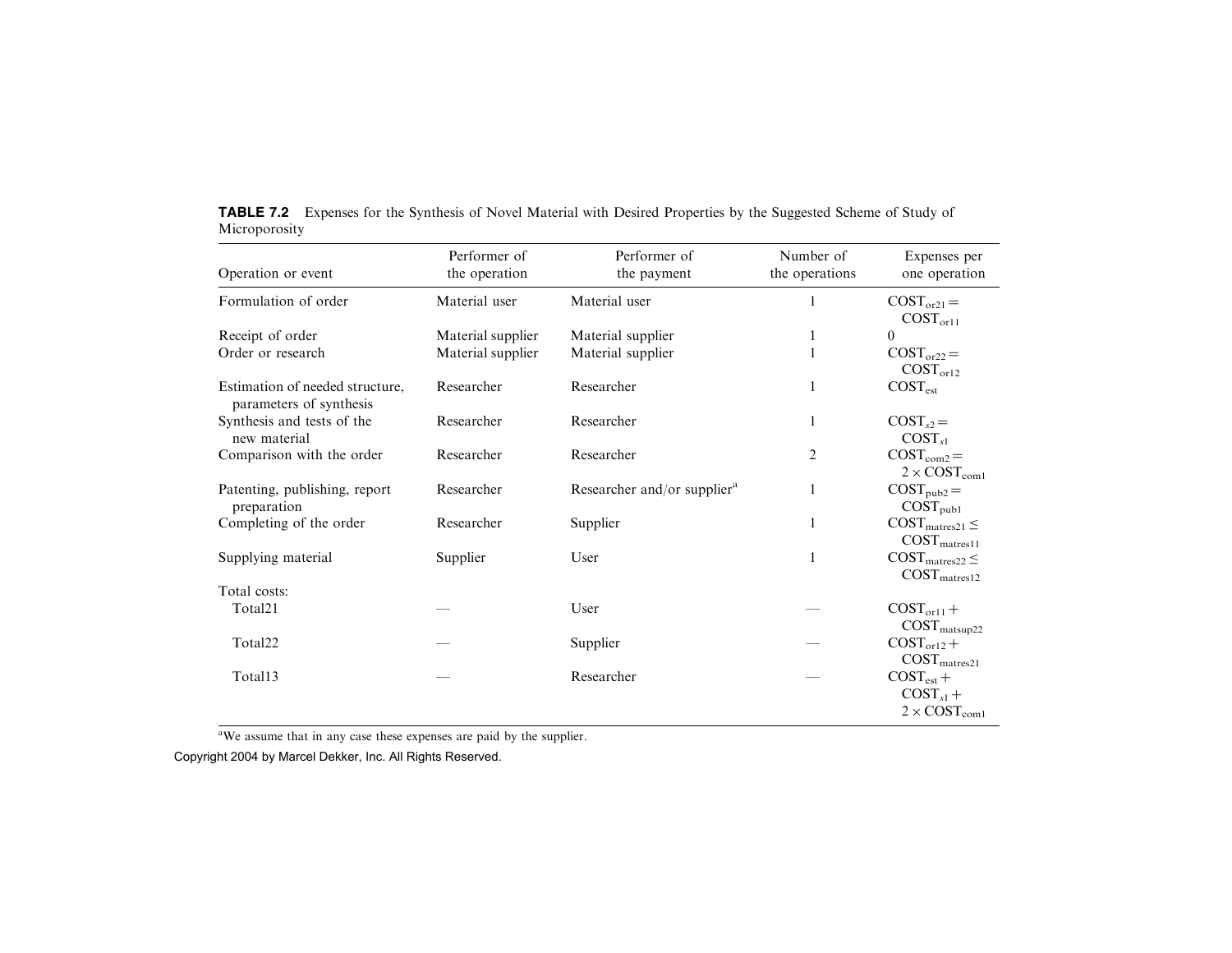condition  $COST_{est} < COST_{s1}$  is not completed, and researcher of material is not interested in the novel way to material synthesis. However, in such case the program owner also loses the profit; hence, he is not interested in overestimating the real value of the programs.

Let us consider the process of the creation of novel computer program for modeling structure and properties of microporous material. DFD of this process is given in Fig. 7.5.

As follows from Fig. 7.5, the process of designing a program for simulating microporous materials is very similar to that for designing novel materials according to the proposed general scheme. This time, the role of the user is played by the researcher of material, and the order completing is performed by the programmer. This DFD includes two databases: database on programs (that is checked by program owner before ordering the new program writing, and later, when the program is ready, this database is updated) and database on theoretical models, among which the programmer finds the most appropriate mathematical tools allowing him to write the ordered program.

The resulting expenses for the program design are determined by two principal factors:

The price of licensing the appropriate theoretical model

The salary of the programmer

The theoretical researcher appears in this scheme indirectly, through the database on theoretical models.



FIG. 7.5 The DFD scheme of the suggested system of design of computer programs for simulating structure and properties of microporous material.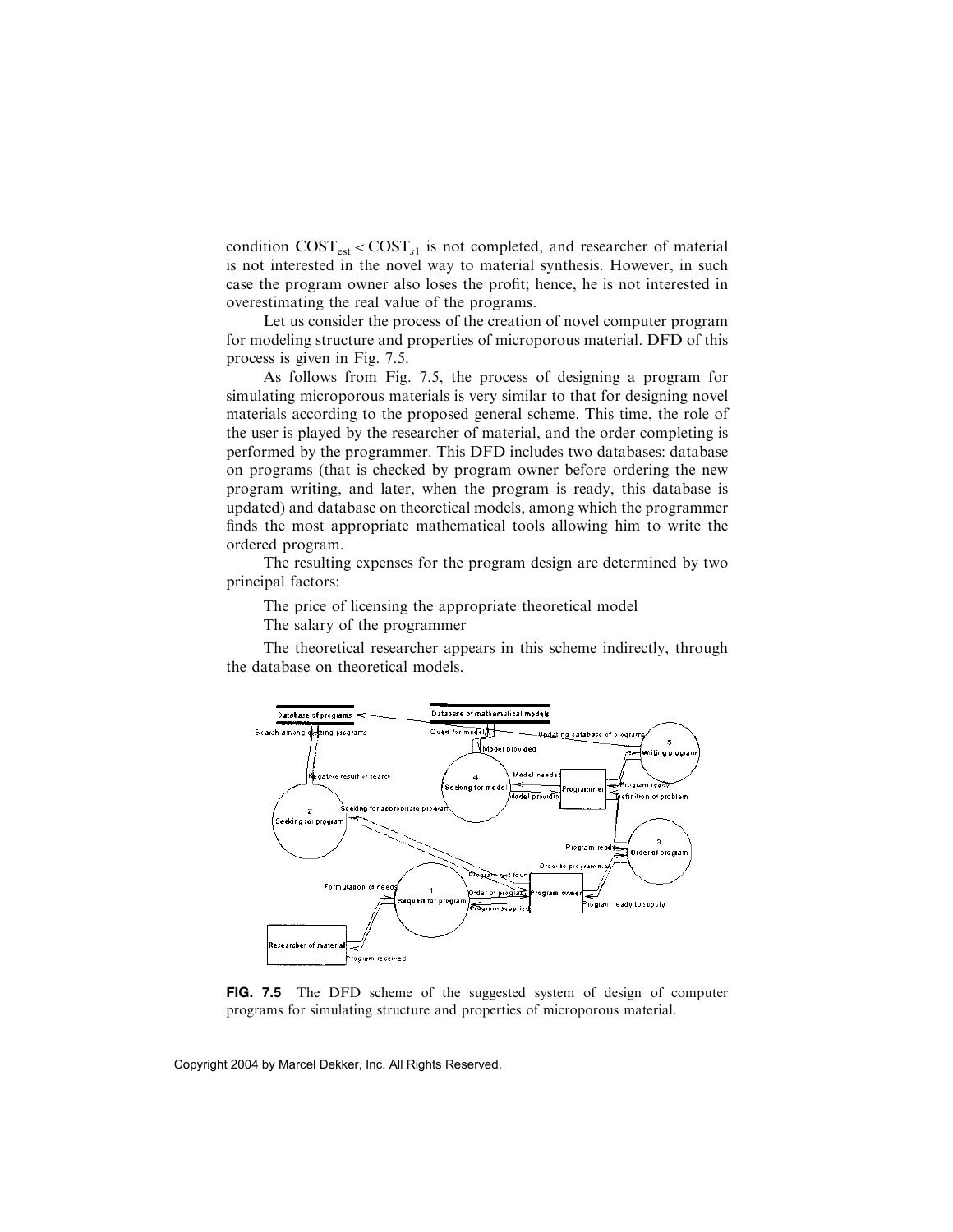The financial aspect of the traditional scheme of the synthesis of new material with desired properties is illustrated by [Table 7.3.](#page-13-0)

As follows from Table 7.3, the condition of the financial reasonability of the design of a novel program is given by:  $COST_{\text{reomod31}} +$  $\text{COST}_{\text{wrong31}} < \text{COST}_{\text{prog31}}, \text{COST}_{\text{prog31}} < \text{COST}_{\text{prog32}}$ ; hence, too high price for licensing the needed theoretical model can destroy all financial interest: not only for the programmer and the program owner but also for the researcher of material and owner of material.

Today, everyone can take an existing theoretical model for free and write a related computer program, but, as we noted above, this system destroys all interest in theoretical studies and investments in theories; below we suggest some ways to compromise between the interests of programmers to get the theoretical models for minimal price and the interests of theoretical researchers in maximal royalties.

In the case if licensing the theoretical model is not expensive,  $COST_{\text{remod31}} + COST_{\text{wrpr31}} < COST_{\text{prog31}}$ , and the profit is obtained by both programmer and program owner. As in the case of material synthesis, the profit obtained by the programmer in two ways (probably both):

Increase of revenues

Reduction of the price of supplying the results of the research to the program supplier  $[(\text{COST}_{\text{reorr32}} + \text{COST}_{\text{reorr33}} + \text{COST}_{\text{prog31}})]$  <  $COST<sub>prog32</sub>$ ].

In the second case, also program supplier gets an additional profit due to the use of the proposed scheme.

If program supplier gets an additional profit due to the reduction of price by the programmer, that one can use his profit material in two ways (compare to the programmer and the supplier of material):

Increase of his revenues, and/or

Reduction of the price of supplying the results of the research to the researcher of material (reduction of  $COST<sub>prog32</sub>$ ).

In the second case, also the researcher of material gets an additional profit due to the use of the proposed scheme.

Now, let us consider the proposed scheme for the theoretical researcher.

#### D. Suggested Scheme of the Joint Elaboration of Novel Theories, Models, Computer Programs, and Materials

As we noted earlier, the existing scheme of the financial support of theoretical researchers does not stimulate all of them. Independently of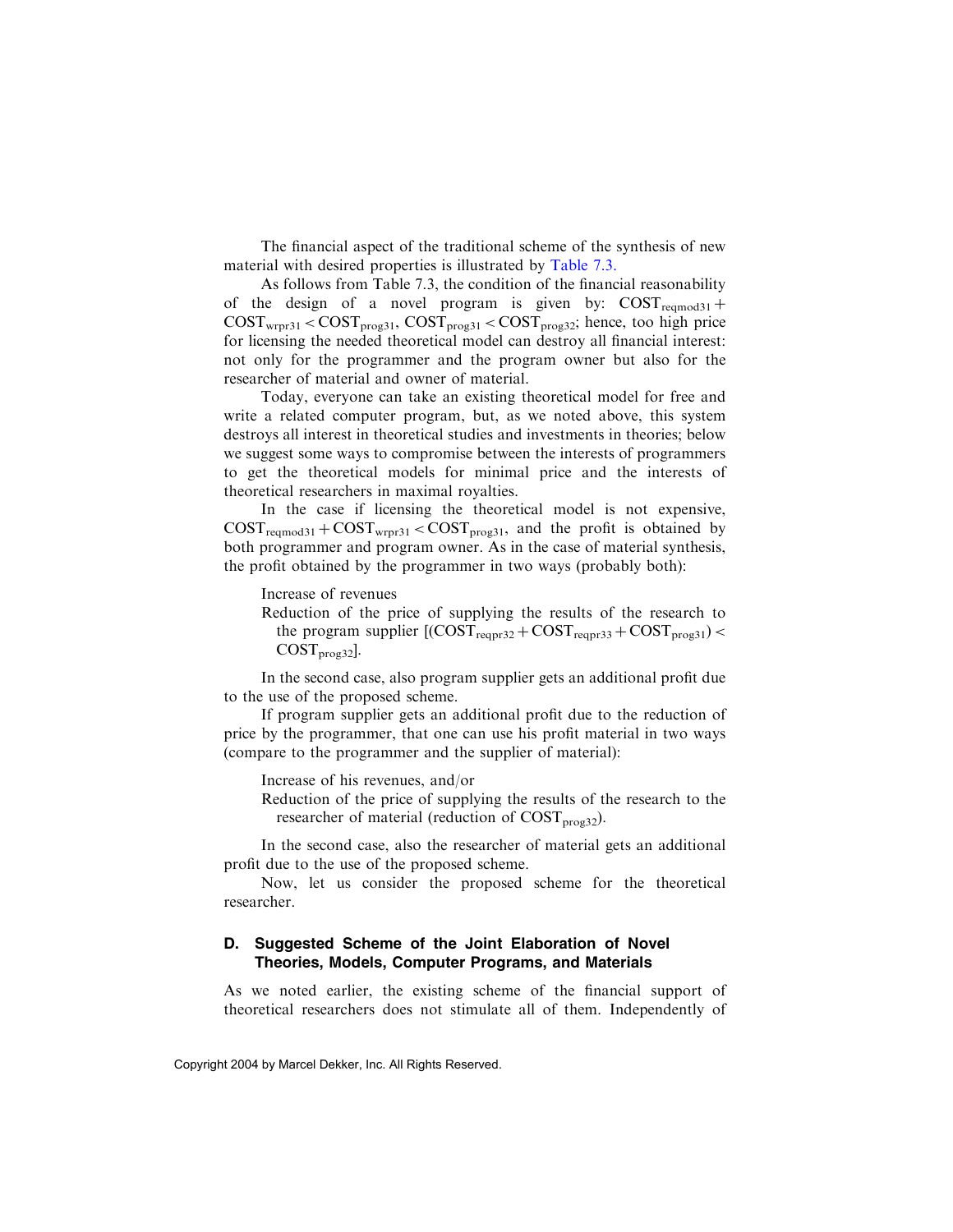| Operation or event         | Performer of<br>the operation | Performer of<br>the payment | Number of<br>the operations | Expenses per<br>one operation                                                               |
|----------------------------|-------------------------------|-----------------------------|-----------------------------|---------------------------------------------------------------------------------------------|
| Request of program         | Researcher                    | Researcher                  |                             | $COST_{\text{reqpr31}}$                                                                     |
| Query for the program      | Program owner                 | Program owner               |                             | $COST_{\text{reqpr32}}$                                                                     |
| Order of the novel program | Program owner                 | Program owner               |                             | $COST_{\text{reqpr33}}$                                                                     |
| Quest for the model        | Programmer                    | Programmer                  |                             | $COST_{\text{regmod}31}$                                                                    |
| Writing program            | Programmer                    | Programmer                  |                             | $COST_{\text{wrpr31}}$                                                                      |
| Order completing           | Programmer                    | Program owner               |                             | COST <sub>prog31</sub>                                                                      |
| Program supplying          | Program owner                 | Researcher of material      |                             | COST <sub>prog32</sub>                                                                      |
| Total costs:               |                               |                             |                             |                                                                                             |
| Total <sub>31</sub>        |                               | Researcher of material      |                             | $COST_{\text{reqpr31}} + COST_{\text{prog32}}$                                              |
| Total32                    |                               | Programmer                  | _                           | $COST_{\text{reqmod}31} + COST_{\text{wrpr31}}$                                             |
| Total13                    |                               | Program owner               |                             | $\text{COST}_{\text{reapr32}} + \text{COST}_{\text{reapr33}} + \text{COST}_{\text{prog31}}$ |

<span id="page-13-0"></span>TABLE 7.3 Expenses for the Design of Computer Program for Simulating the Structure of Novel Material with Desired Properties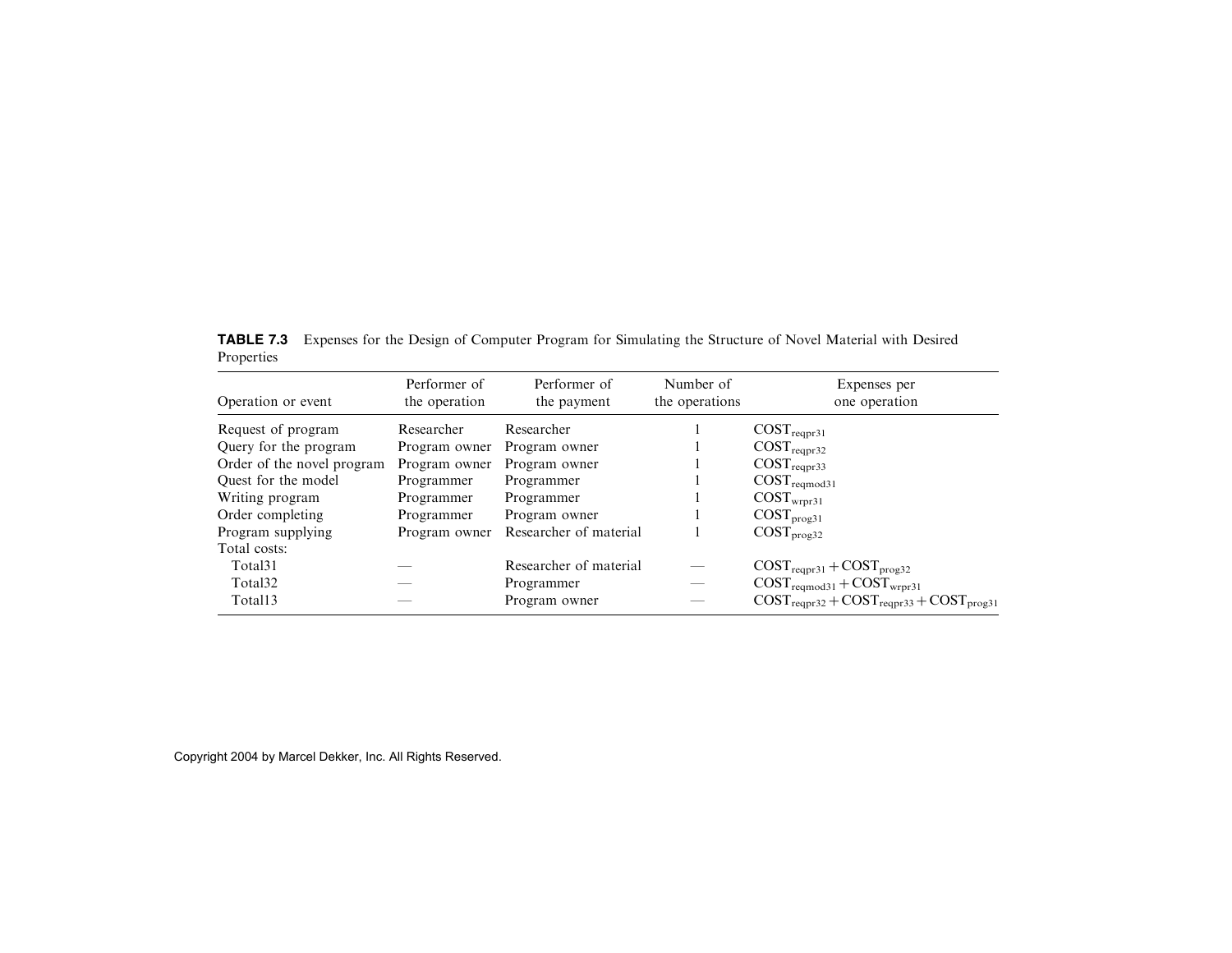the novelty and level of proposed theories and models, their correctness and capability to treat the maximum of experimental data with minimum of fitted parameters, the theoretical researchers get some specified salary—or do not get anything. Their results can be used by everyone, just if copyright is not violated. There exists no system of protection of propriety rights of theoretical researchers or institutions paying them salary.

The system proposed above makes sense only on the condition that propriety rights of theoretical researchers and their employers will be respected in the same manner as the rights of patent holders. The organizational aspect of this problem will be considered below. Now, let us consider only the DFD and financial aspect of theoretical research, assuming that the proposed system makes impossible the traditional use for free of the original and effective theoretical tools. We also introduce the notion of owner of theoretical model (university, college, academy, private research company, etc.), meaning the employer of the theoretical researcher, defining the general problem for the theoretical research and possessing all propriety rights onto the obtained results.

The above-suggested scheme of the elaboration of new microporous material with desired properties and related computer programs works okay if the price required by the owner of theoretical propriety, while offering some significant profit, is not too high for the theoretical models he possesses. Otherwise, the programmer and the researcher of material are not interested in the novel way to material synthesis. However, in such case the owner of theoretical models also loses the profit and, hence, is not interested in overestimating the real value of the models.

Let us consider the process of the creation of novel theory and related models allowing the solution of particular problems in microporosity. DFD of this process is given below on [Fig. 7.6.](#page-15-0)

As follows from Fig. 7.6, the process of designing a new theory of the synthesis, structure, or measurable properties of microporous materials is similar to that for designing novel materials and related computer program according to the proposed general scheme. This time, the role of the user is played by the programmer, and the order completing is performed by the theoretical researcher. This DFD includes two databases: database on existing microporous materials (that is treated by the theoretical researcher on all stages of creating theory and later, when mathematical models are applied to known experimental data to estimate the correlation between theoretical models and the experimental data) and database on theoretical models, to which the new theory is compared (aiming to estimate its novelty and place in the hierarchy of theoretical concepts of microporosity).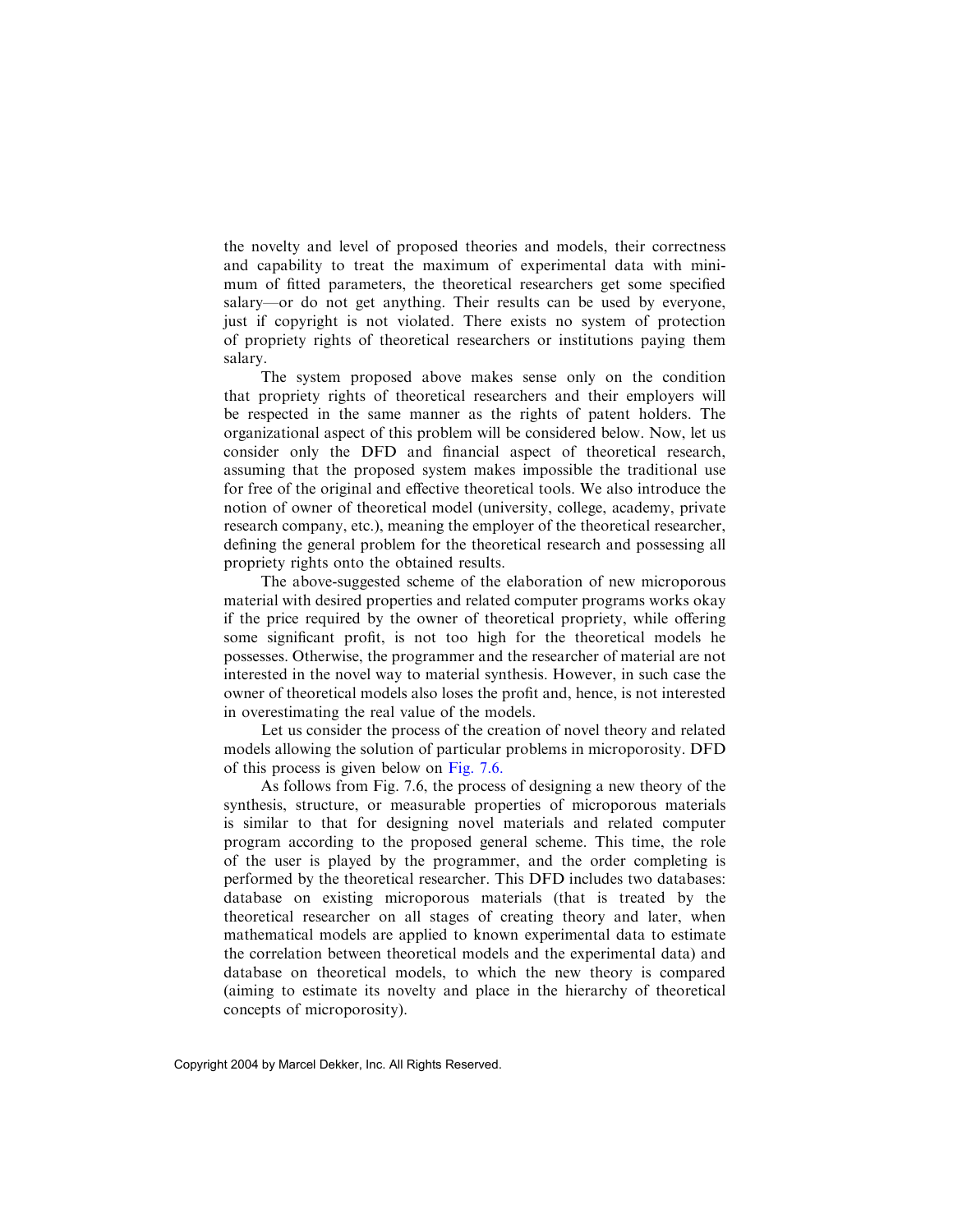<span id="page-15-0"></span>

FIG. 7.6 The DFD scheme of the suggested system of design of theories and theoretical models of microporous materials.

After the receipt of the model order from the owner of theoretical model, the theoretical researcher:

- 1. Requests access into the database of existing theories and models.
- 2. Analyzes the existing theories—their advantages, principal assumptions and drawbacks.
- 3. Concludes about the necessary changes of the assumptions, in order to improve the theoretical base.
- 4. Builds novel theoretical models based on the ''fresh'' theoretical concept, using the appropriate mathematical tools applicable to various particular problems in microporosity science.
- 5. Compares the fresh models to these existing in the database; estimates their advantages and shortcomings.
- 6. Applies the fresh models to the treatment of real experimental data.
- 7. Concludes about the effectiveness of the proposed models.
- 8. Forwards the results to the owner of theoretical model.
- 9. Decides together with the owner of theoretical model about the relevant publications and protection of the created intellectual propriety.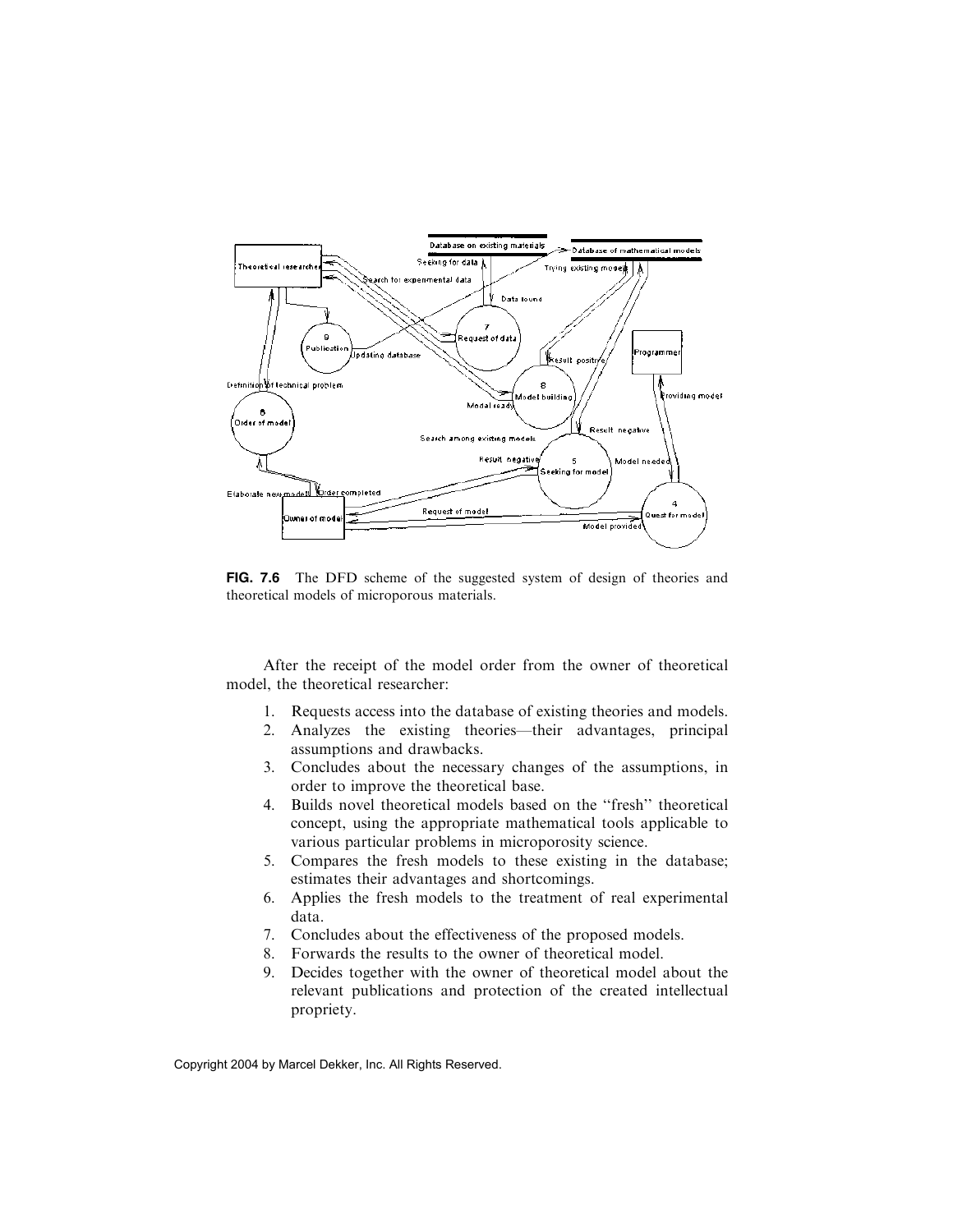The resulting expenses for the program design are determined by two principal factors:

The price of access into the database of theoretical models The salary of the theoretical researcher

The financial aspect of the traditional scheme of the synthesis of new material with desired properties is illustrated by [Table 7.4.](#page-17-0)

As follows from Table 7.4, the condition of the financial reasonability of the design of a novel theoretical concept is given by

$$
COST_{theorem41} + COST_{theorem42} + COST_{theorem41} + COST_{newmod41} + COST_{common41} + COST_{common42} < COST_{matmod41}
$$
 (7.1)

and

$$
COST_{\text{matmod}41} < COST_{\text{matmod}42} \tag{7.2}
$$

Let us note that

- The theoretical researcher may need writing computer programs on the base of the models, aiming to apply them to known experimental data but should do it without any assistance of the programmer (to avoid a sharp increase of the expenses), and the costs of writing such temporary programs are counted in  $COST_{\text{common}42}$ ;
- Since the theoretical researcher needs the database on existing theoretical models, the theoretical researcher is not interested in the increase of the price of the access to this database, which also limits profit;
- Since the theoretical researcher needs the database on existing materials, the interest is in the collaboration with the researcher of material, aiming to maintain the prices of the access to all databases in limits allowing both of them to get a significant profit but preventing too sharp an increase of expenses.

#### III. REGISTRATION AND PROTECTION OF INTELLECTUAL PROPRIETY

As we noted above, one of the principal causes of the loss in the effectiveness of studies of microporosity is the absence of such protection of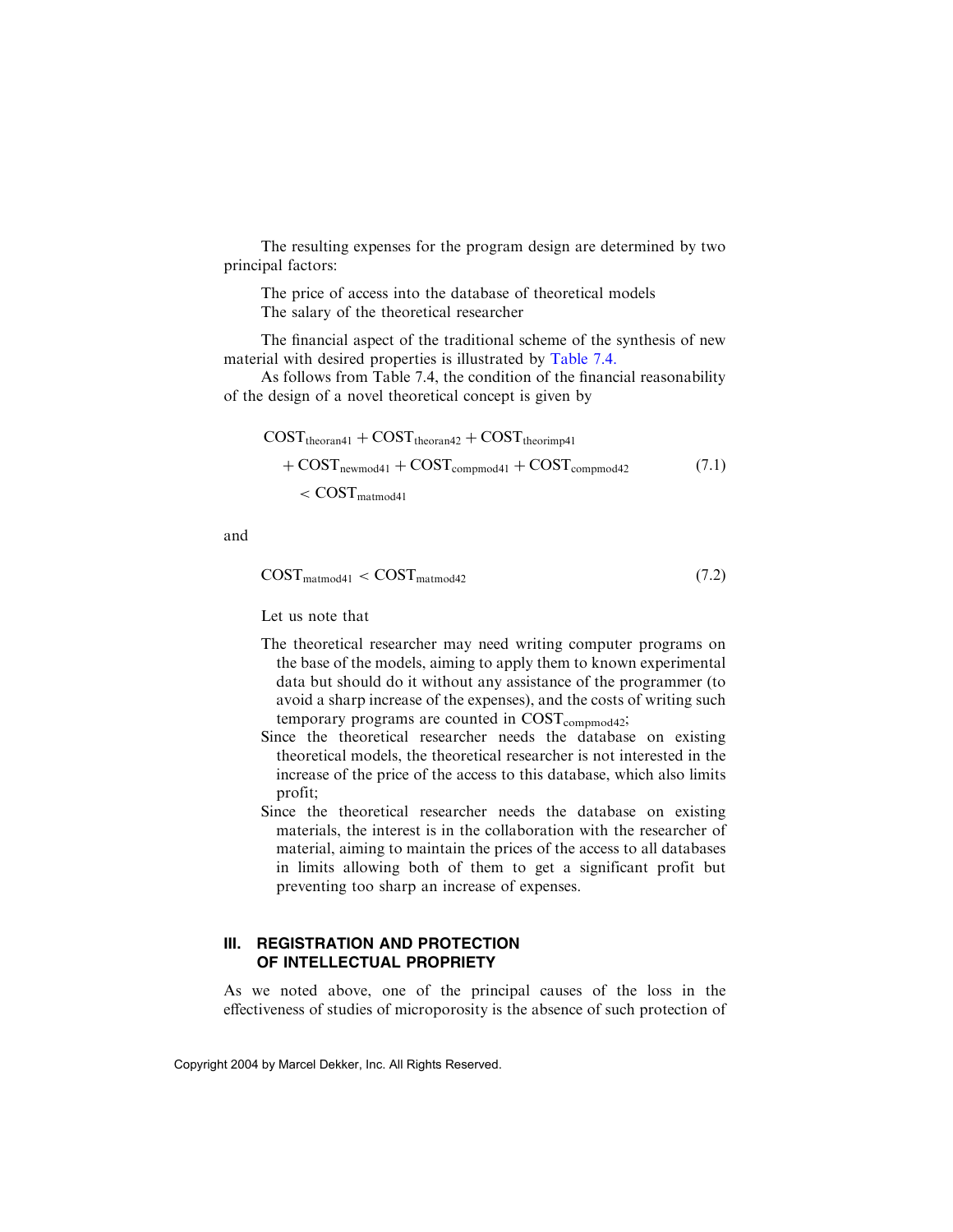| Operation or event                                                    | Performer of<br>the operation | Performer of<br>the payment | Number of<br>the operations | Expenses per<br>one operation                                                                                                                                      |
|-----------------------------------------------------------------------|-------------------------------|-----------------------------|-----------------------------|--------------------------------------------------------------------------------------------------------------------------------------------------------------------|
| Request of new model                                                  | Programmer                    | Programmer                  |                             | $\mathrm{COST}_{\mathrm{reqmod}41}$                                                                                                                                |
| Query for the new model                                               | Owner of model                | Owner of model              |                             | $\text{COST}_{\text{reqmod}42}$                                                                                                                                    |
| Order of the novel model                                              | Owner of model                | Owner of model              |                             | $\text{COST}_{\text{reqpr41}}$                                                                                                                                     |
| Access to database of<br>models                                       | Theoretical researcher        | Theoretical researcher      |                             | $COST_{\rm theorem41}$                                                                                                                                             |
| Analysis of existing theories Theoretical researcher                  |                               | Theoretical researcher      | 1                           | $\mathrm{COST}_{\mathrm{theoran42}}$                                                                                                                               |
| Improving assumptions                                                 | Theoretical researcher        | Theoretical researcher      |                             | $\text{COST}_{\text{theorimp41}}$                                                                                                                                  |
| Building new models                                                   | Theoretical researcher        | Theoretical researcher      | 1                           | $COST_{newmod41}$                                                                                                                                                  |
| Comparison of new models Theoretical researcher<br>with existing ones |                               | Theoretical researcher      |                             | $COST_{\mathrm{compound41}}$                                                                                                                                       |
| Application of new models<br>to experimental data                     | Theoretical researcher        | Theoretical researcher      | 1                           | $COST_{\text{compound42}}$                                                                                                                                         |
| Completing the order                                                  | Theoretical researcher        | Owner of model              | $\mathbf{1}$                | $\text{COST}_{\text{matmod}41}$                                                                                                                                    |
| Completing the request                                                | Owner of model                | Programmer                  |                             | $\mathrm{COST}_{\mathrm{matmod}42}$                                                                                                                                |
| Total costs:                                                          |                               |                             |                             |                                                                                                                                                                    |
| Total41                                                               |                               | Programmer                  |                             | $COST_{\text{matmod}42} +$<br>$COST_{\text{reqmod}41}$                                                                                                             |
| Total42                                                               |                               | Owner of model              |                             | $COST_{\text{reqmod}42} +$<br>$\mathrm{COST}_{\mathrm{reqpr41}} +$<br>$COST_{\text{matmod}41}$                                                                     |
| Total13                                                               |                               | Theoretical researcher      |                             | $\mathrm{COST}_{\mathrm{theoran41}}+$<br>$\text{COST}_{\text{theorem}42} +$<br>$COST_{theorimp41} +$<br>$COST_{newmod41} +$<br>$\text{COST}_{\text{compound41}} +$ |
|                                                                       |                               |                             |                             | $COST_{\text{compound42}}$                                                                                                                                         |

<span id="page-17-0"></span>TABLE 7.4 Expenses for the Design of Theoretical Models of Microporous Materials—Their Synthesis, Structure, and Properties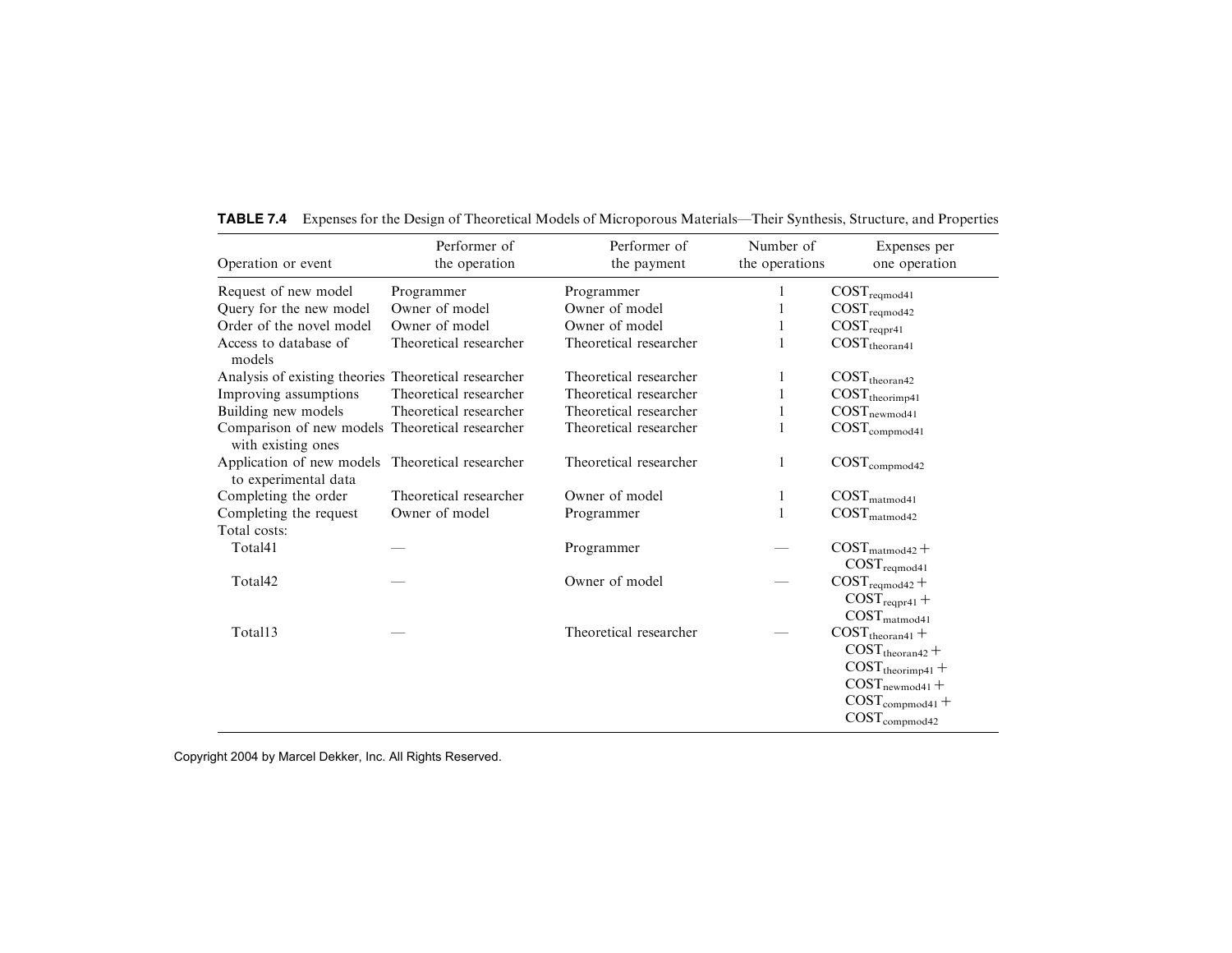interests of the theoretical researcher that would allow him a good profit in the case of building an effective theory, solving classical problems of microporosity and applicable to numerous experimental data. This problem may have a solution due to the registration of novel theories, theoretical models, computer programs, and novel materials (even having no patent novelty) by some registering institutions. These institutions can be

International scientific or technological committees, centers, associations (e.g., UNESCO, IUPAC, NACE)

Governmental institutions (e.g., U. S. Department of Energy)

National institutions or associations (e.g., American Chemical Society, U. K. Royal societies)

Regional institutions or organizations (comprising universities)

The procedure of the registration should be automated, simple, and fast. The registration fees should be minimal (e.g., below U.S. \$100 in the United States). The registration must officially assure

Author rights and owner rights

- Limiting the similarity between different intellectual solutions of the same kind
- The unification of the form of the presentation of different intellectual solutions of the same kind

Making easier the solution of possible conflict situations

The list of the data appearing in the registration forms for intellectual solutions (theories, theoretical models, computer programs, and microporous materials) is given in [Table 7.5.](#page-19-0)

The simplest database system for storing information, allowing the automated regulation of the proposed scheme, is given on [Fig. 7.7](#page-20-0) as DSD relationship.

As follows from Fig. 7.7, the data structure for researcher of material and theoretical researcher is the same: of course, they are colleagues, and they differ only in the research experience and the profile of job!

All relationships on Fig. 7.7 are given through the codes only; such form allows the minimization of repeating data, which is typical for DSD.

However, the most important detail on Fig. 7.7 is the absence of any divergences between owners of materials, programs, models and theories. That means that the main function of owners is not the research itself but the financial support and control of research. Moreover, the same juridical person is allowed to be owner of materials, programs, and theoretical models. That is a very important aspect related to investments in studies of microporosity.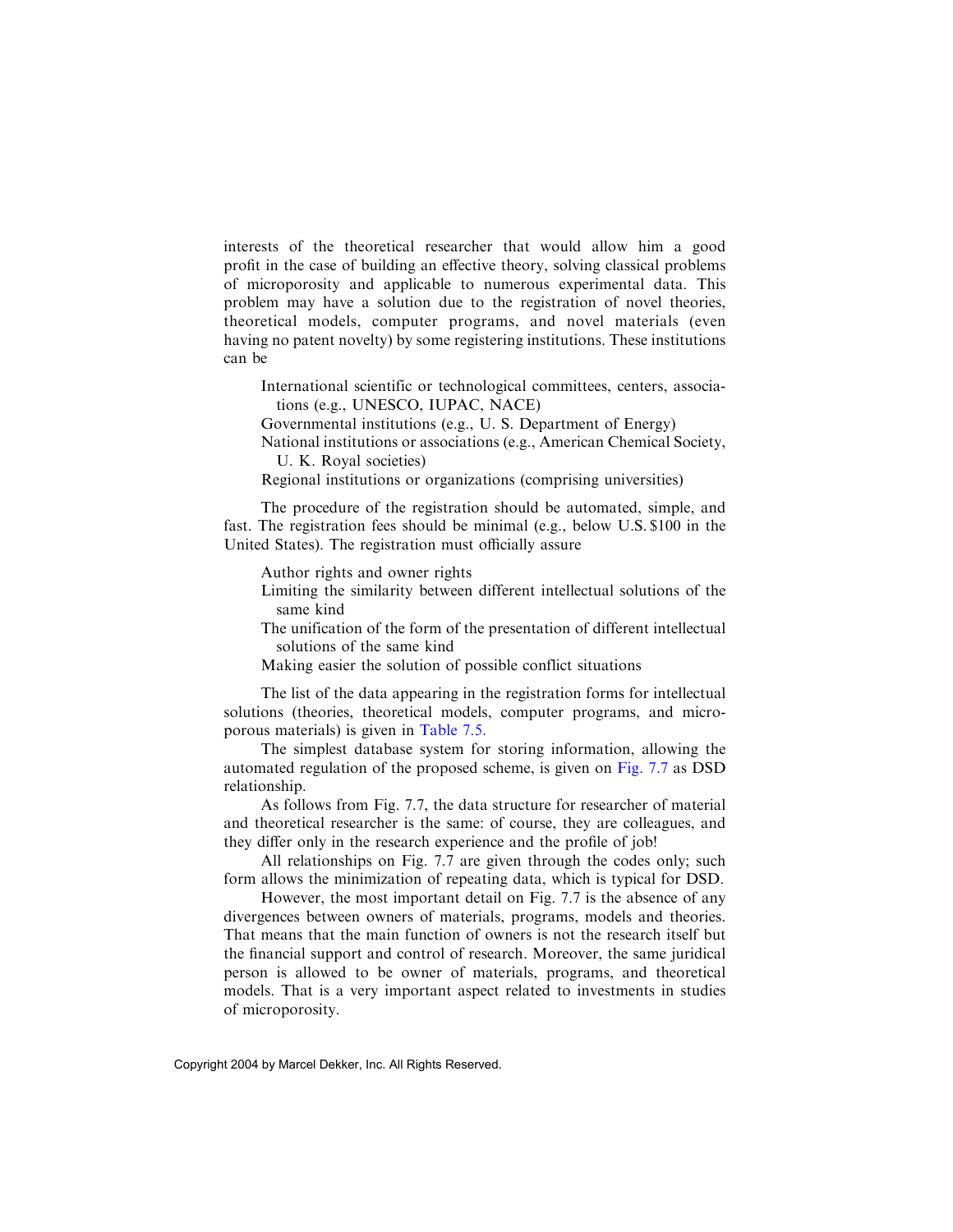| Data                                              | Theory                                    | Theoretical model                      | Computer program            | Microporous material                                     |
|---------------------------------------------------|-------------------------------------------|----------------------------------------|-----------------------------|----------------------------------------------------------|
| Code                                              | Code of theory                            | Code of model                          | Code of program             | Code of material                                         |
| Author(s)                                         | $Code(s)$ of<br>theoretical<br>researcher | $Code(s)$ of<br>theoretical researcher | $Code(s)$ of<br>programmer  | $Code(s)$ of researcher<br>of material                   |
| Owner                                             | Code of owner<br>of model                 | Code of owner<br>of model              | Code of<br>program owner    | Code of owner<br>of material                             |
| Name                                              | Theory name                               | Model name                             | Program name                | Material name                                            |
| Designation                                       | Sphere of<br>applicability                | Problems available<br>to solve         | Output available            | Technical uses                                           |
| Specificity                                       | Assumptions                               | Equations                              | Language,<br>algorithm      | Most important<br>properties                             |
| Information needed<br>for use                     |                                           | Fitted parameters                      | Input                       | Restrictions                                             |
| Hierarchic position                               | Class of theories                         | Initial theory (code)                  | Similar<br>programs (codes) | Similar materials<br>(codes)                             |
| Priority date                                     | Date of first<br>publication              | Date of first publication              | Date of<br>registration     | Date of registration,<br>first publication, or<br>patent |
| Publications available<br>before the registration | Publications<br>(codes)                   | Publications (codes)                   |                             | Publications (codes)                                     |
| Base                                              |                                           | Theory code                            | Model code                  | Program $code(s)$                                        |

<span id="page-19-0"></span>**TABLE 7.5** Information in the Registration Forms for Intellectual Propriety Related to Studies of Microporosity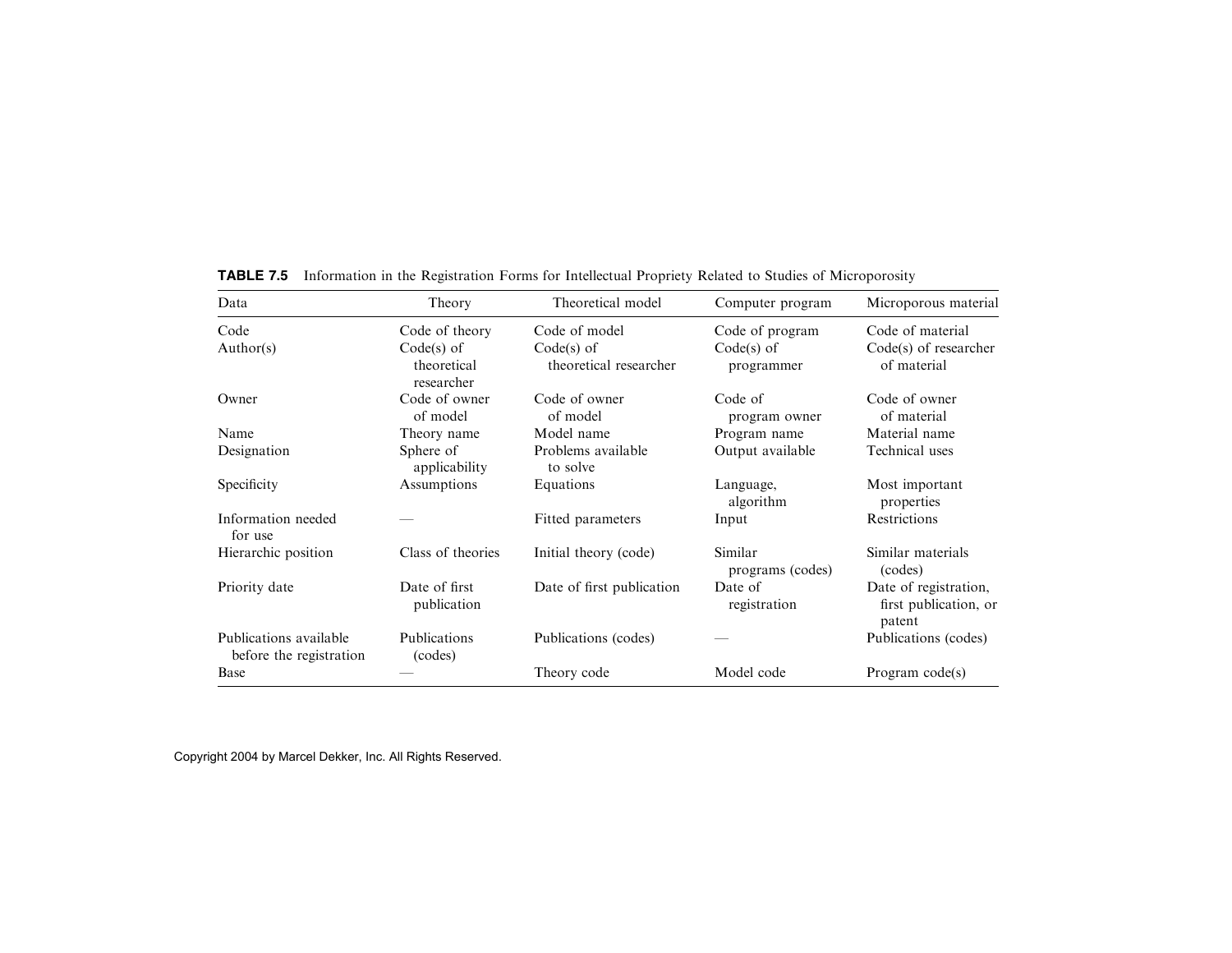<span id="page-20-0"></span>

FIG. 7.7 DSD scheme for database on registered theories, theoretical models, computer programs, and new materials in the field of microporosity.

#### IV. INVESTMENTS IN STUDIES OF MICROPOROSITY

Some aspects of the investments in the existing system of studies of microporosity were considered above: nonprofit sponsorship by government or private philanthropic foundations and private investments aiming to get money back with the maximal profit as soon as possible. Of course, the scheme of investments in the proposed system of joint studies of materials, programs, and theory should be absolutely different.

First of all, all stages of study of microporosity can be realized on the profit base. Money can be invested not only in material synthesis and tests (as in the existing system) or programs but even in ''pure'' theory, because this becomes a product in the form of information from database. Moreover, investments in theoretical studies may have serious advantages: the expenses are related mostly to the salary of researchers that can return to the investor very fast (see [Table 7.6:](#page-21-0) the expenses by the traditional scheme are compared with those by elements of the suggested scheme).

As follows from Table 7.6, the expenses for the suggested scheme are always much less than those for the traditional scheme; hence, in the aspect of costs the suggested scheme is definitely preferable for investments.

However, not only costs determine the effectiveness of systems. Let us compare the proposed system to the traditional system in various aspects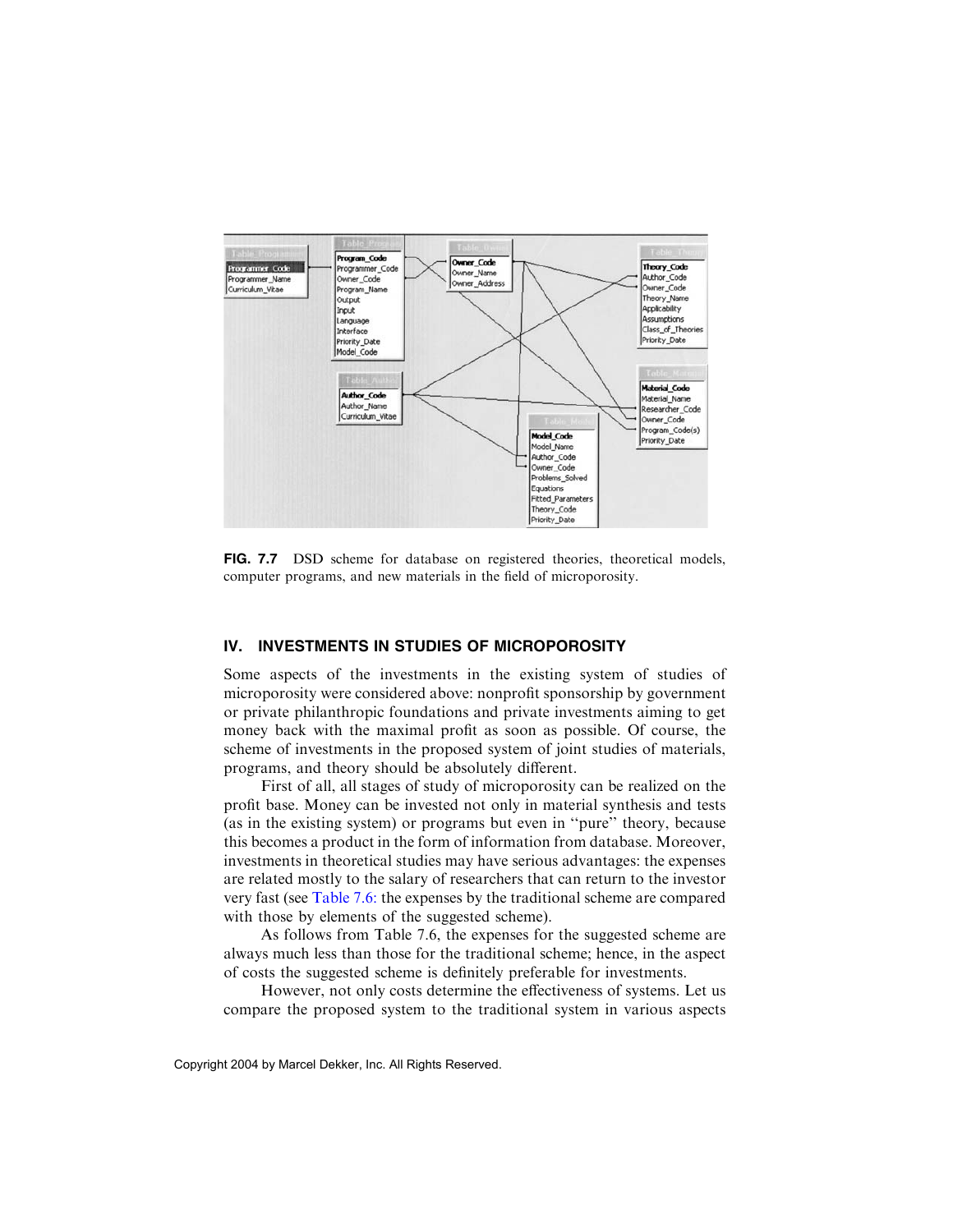| Item                                     | Equipment<br>amortization.<br>energy consumption |              | Salary Chemicals | Intellectual<br>property (use<br>of databases) |
|------------------------------------------|--------------------------------------------------|--------------|------------------|------------------------------------------------|
| Researcher of                            | $+++^a$                                          | $++^{\rm b}$ | $+++$            | $+^{\circ}$                                    |
| material (by Table 7.1)                  |                                                  |              |                  |                                                |
| Researcher of                            |                                                  | $++$         | $^+$             | $^{++}$                                        |
| material (by Table 7.2)                  |                                                  |              |                  |                                                |
| Programmer                               |                                                  | $^{++}$      | $\mathbf d$      | $^{++}$                                        |
| (by Table $7.3$ )                        |                                                  |              |                  |                                                |
| Theoretical researcher<br>(by Table 7.4) |                                                  | $++$         |                  |                                                |

<span id="page-21-0"></span>TABLE 7.6 Structure of Expenses in Different Studies of Microporosity

 $a_{+++}$  expenses are very high.

 $b_{++}$  expenses are high.

<sup>c</sup>+ expenses are moderate.<br><sup>d</sup>— expenses are negligible.

| According to Different Schemes                                 |                                   |                              |                                                                                              |                                |                        |
|----------------------------------------------------------------|-----------------------------------|------------------------------|----------------------------------------------------------------------------------------------|--------------------------------|------------------------|
| Factor of<br>comparison                                        | Traditional<br>scheme             | Suggested                    | Suggested<br>scheme: only scheme: only<br>of research material study programming only theory | Suggested Suggested<br>scheme: | scheme:<br>all         |
| Costs<br>Product to sale<br>Relationship<br>with material user | Very large<br>Materials<br>Direct | Large<br>Materials<br>Direct | Minor<br>Programs<br>Indirect                                                                | Minor<br>Models<br>Indirect    | Large<br>A11<br>Direct |
| Dependence<br>on partners                                      | No                                | <b>Yes</b>                   | Yes                                                                                          | Yes                            | No                     |

TABLE 7.7 Various Aspects of Investments in Studies of Microporosity

related to investments. We will consider three options for investments (see Table 7.7):

- 1. Investments in studies of microporosity according to the traditional scheme
- 2. Investments in theoretical research or programming or material synthesis
- 3. Investment in theoretical research and programming and material synthesis according to the suggested scheme

As follows from Table 7.7, only investing in all elements of microporosity studies can compete with the traditional scheme in all factors of comparison! Investing in theory and programming, although it seems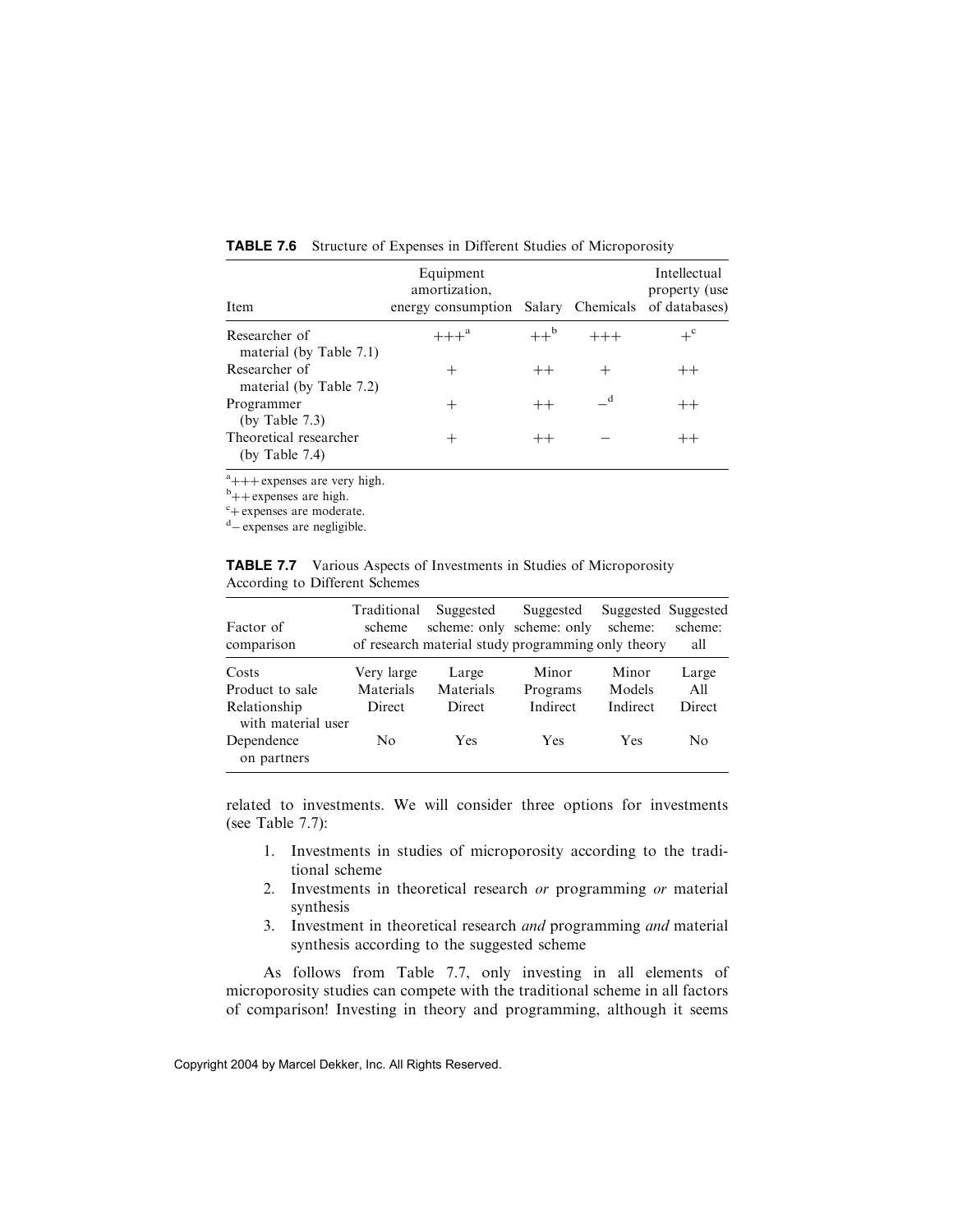very attractive financially, is too risky if the partners (for theoretician, programmer only; for programmer, both theoretician and material researcher; while for material researcher, programmer only) change the prices for their products. Moreover: theoretical researcher depends also on colleagues, whose intellectual products determine the prices in the database of theories and models, so necessary also for the theoretical study! The indirect relationship with the final consumer (material user) makes the additional risk for both theoretician and programmer.

Thus, the most effective in the aspect of the complex of characteristics of investing policy are investments in material synthesis, programming, and theoretical study together. Note that such investments are preferable also in the aspect of minimization of tax payments, because the products of theoretician and programmer are not always supplied to exterior consumers but first of all used inside the system.

## V. CONCLUSIONS

- 1. The existing system of studies of microporosity does not stimulate the fundamental, especially theoretical research because theoretical results can be used by everyone without paying any fees to the author and/or investor in the fundamental research.
- 2. One of the sequences of the low efficiency of the existing system of studies of microporosity consists in the impossibility of forecasting whether a novel material with desired properties can be synthesized with the available resources.
- 3. The suggested system of studies of microporosity comprises the following:
	- a. The protection of the propriety rights of owners of theoretical models of microporosity, with the registration of theories and models by competent organizations and/or institutions
	- b. The registration of computer programs for forecasting properties of hypothetical materials in the same organizations and/or institutions
	- c. The registration of novel materials not only in patent offices but also in the same organizations and/or institutions that register the novel theories, models, and computer programs on microporosity
- 4. The realization of the suggested system of studies of microporosity will allow:
	- a. The financial stimulation of all aspects of studies of microporosity, comprising the elaboration of novel materials with